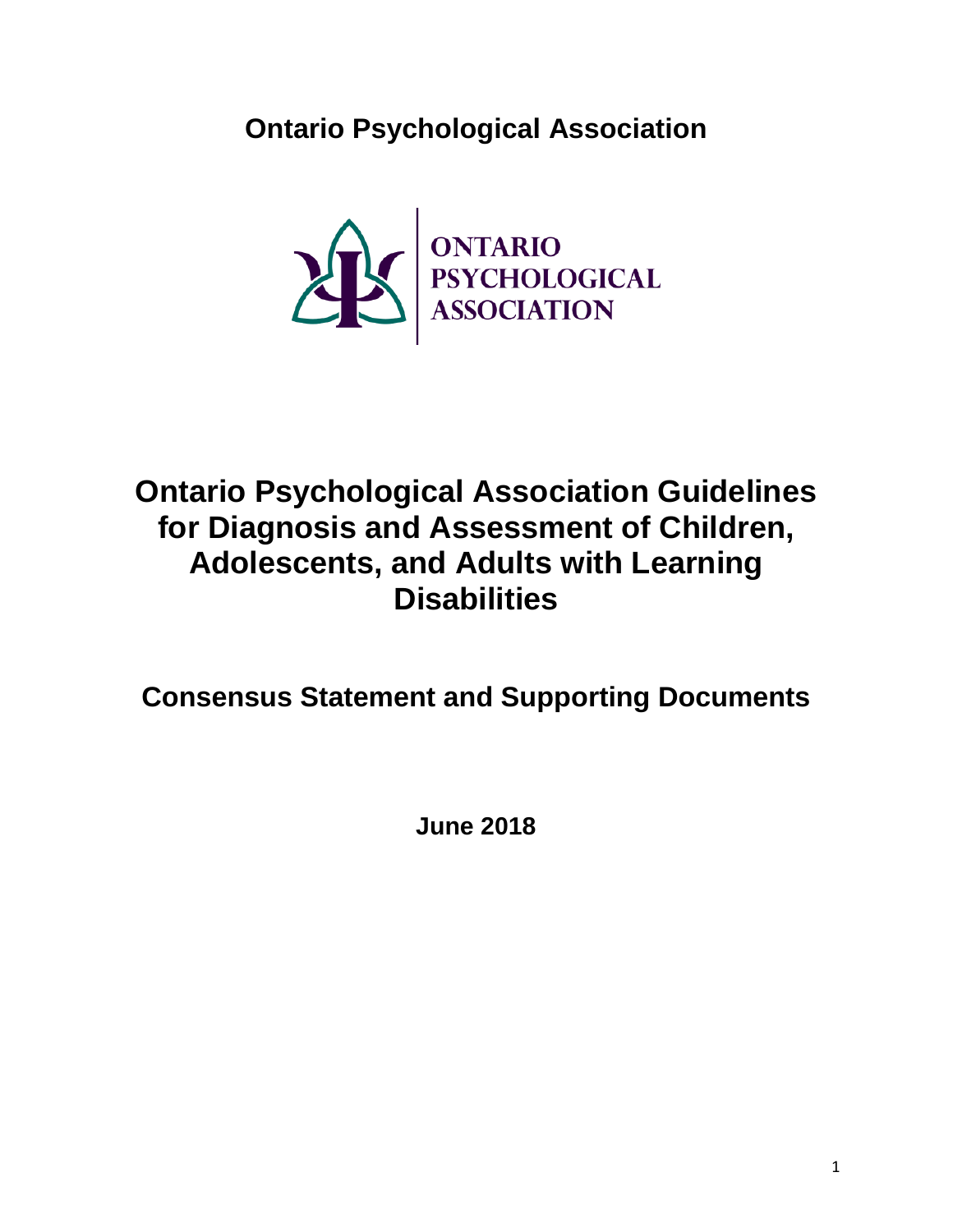## **ACKNOWLEDGEMENT**

The Ontario Psychological Association would like to acknowledge and thank the members of the Cross-Sectoral Psychology Working Group on Learning Disabilities, the authors of this document, for their hard work and dedication:

Dr. A. Lynne Beal, Private Practice, Toronto

Dr. Todd Cunningham, Ontario Institute for Studies in Education, University of Toronto

Dr. Allyson Harrison, Regional Assessment and Resource Centre, Queens University

Dr. Alana Holmes, Northern Ontario Assessment and Resource Centre, Cambrian College

Dr. Jack Kamrad, Peel District School Board

Caroline Koekkoek, Ontario Association of Psychological Associates

Dr. Maria Kokai (Co-Chair), Toronto Catholic District School Board

Dr. Debra Lean, Dufferin-Peel Catholic District School Board

Dr. Carolyn Lennox (Co-Chair), Toronto District School Board

Dr. Maggie Mamen, Private Practice, Ottawa

Dr. Marjory Phillips, University of Waterloo

- Dr. Paulo Pires, Hamilton Health Sciences, McMaster University
- Dr. Maggie Toplak, York University
- Dr. Judy Wiener, Ontario Institute for Studies in Education, University of Toronto
- Dr. Tricia Williams, Hospital for Sick Children, Toronto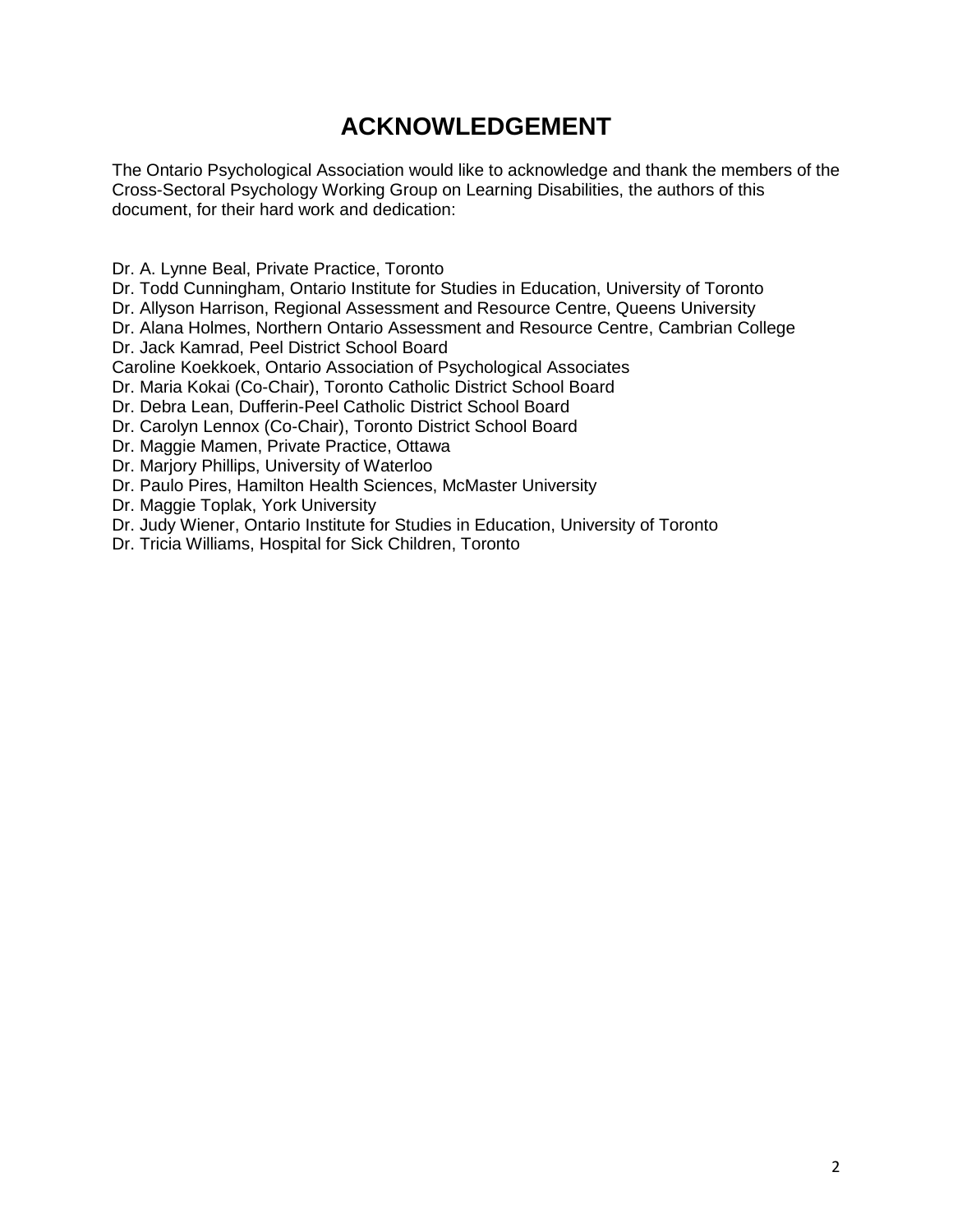## **Table of Contents**

| <b>Consensus Statement</b>                                                                                                                                                                                                                                                                                                                                                                                                                                                                                   | 4  |
|--------------------------------------------------------------------------------------------------------------------------------------------------------------------------------------------------------------------------------------------------------------------------------------------------------------------------------------------------------------------------------------------------------------------------------------------------------------------------------------------------------------|----|
| Purpose<br>Criteria for a Diagnosis of Learning Disability (LD)<br>Steps for Assessment and Diagnosis of LD                                                                                                                                                                                                                                                                                                                                                                                                  |    |
| <b>Supporting Documents</b>                                                                                                                                                                                                                                                                                                                                                                                                                                                                                  | 7  |
| <b>Purpose and Historical Context</b>                                                                                                                                                                                                                                                                                                                                                                                                                                                                        | 8  |
| Steps for Assessment and Diagnosis of LD: Key Points and Guiding Questions<br>1. History of Academic Impairment<br>2. Developmental, Health, Educational or Contextual Factors<br>3. Academic Achievement<br>4. Basic Psychological and Cognitive Processes<br>5. Abilities Essential for Thinking and Reasoning<br>6. Effort, Motivation and Noncompliance with Instructions<br>7. Social, Emotional and Behavioural<br>8. Formulation of a Diagnosis<br>9. Supports and Interventions<br>10. Communication | 10 |
| <b>Frequently Asked Questions</b>                                                                                                                                                                                                                                                                                                                                                                                                                                                                            | 21 |
| 1. Ability-Achievement Discrepancy<br>2. Optimal Age for Screening and Diagnosis<br>3. Adaptations for Culturally and Linguistically Diverse Individuals<br>4. Position of the College of Psychologists<br><b>Superior Intellectual Ability</b><br>5.                                                                                                                                                                                                                                                        |    |

References 27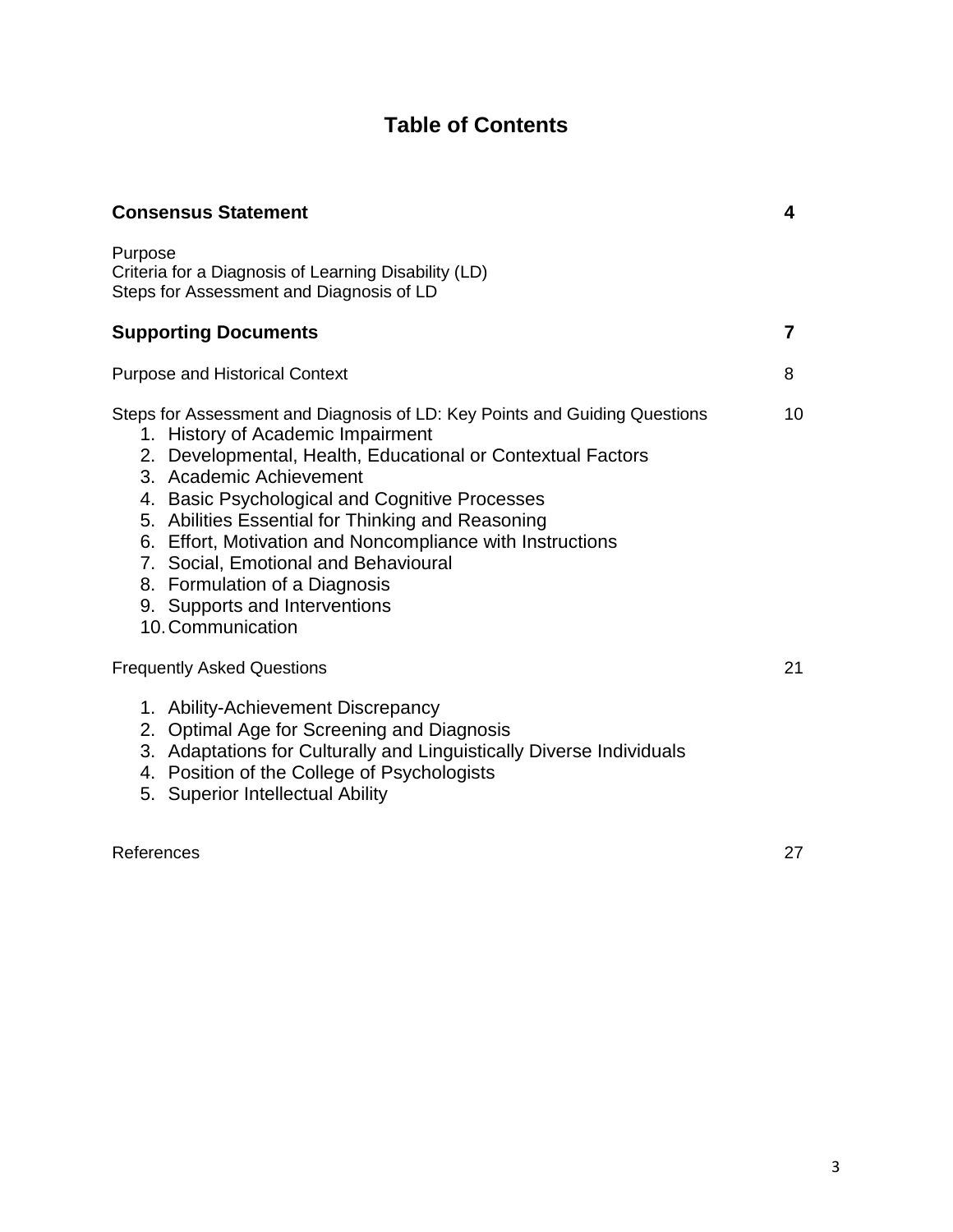## **Consensus Statement on Diagnosis and Assessment of Children, Adolescents and Adults with Learning Disabilities**

#### **Purpose**

This paper presents a standard, step-wise process for psychological assessment, along with a set of criteria for diagnosis of a Learning Disability (LD) that is consistent with current research. The intention of this approach is to bring consistency in the diagnosis protocols of psychology practitioners across age groups, settings and populations, and it is designed to be inclusive of all children, adolescents and adults, including those who are from culturally and linguistically diverse (CLD) backgrounds.

The impetus for the project was the observed variability in assessing and diagnosing LD resulting from advances in research, new diagnostic criteria for Learning Disorders in the Fifth Edition of the Diagnostic and Statistical Manual (DSM-5) of the American Psychiatric Association (2013), and the definition adopted by the Learning Disabilities Association of Canada in 2002 and ratified in 2015.

It is the product of a group of Ontario psychologists, including representatives from school districts, mental health agencies, hospitals, colleges and universities, graduate education and training programs in psychology, and practitioners in the community in private practice. It constitutes a consensus among the members of the group with respect to both the diagnostic criteria and the assessment process.

## **Criteria for a Diagnosis of Learning Disability**

A Learning Disability is diagnosed when specific criteria are met, to the exclusion of other factors that may impair functioning. See supporting documents for additional information about these criteria.

All of the following criteria must be met to make a diagnosis of Learning Disability:

- A. History of academic functioning below the level typically expected for individuals of the same chronological age, or the need for excessive time or support to develop or maintain typical levels of academic functioning.
- B. Below average academic achievement (i.e., at least one standard deviation below the mean) in at least one of:
	- Reading indicated by any of
		- word identification or pseudo-word reading;
		- fluency in reading individual words or text;
		- timed or untimed literal or inferential reading comprehension.
	- Writing indicated by any of
		- production fluency for handwriting or typing;
		- spelling from dictation and in text;
		- sentence structure;
		- conventions of print;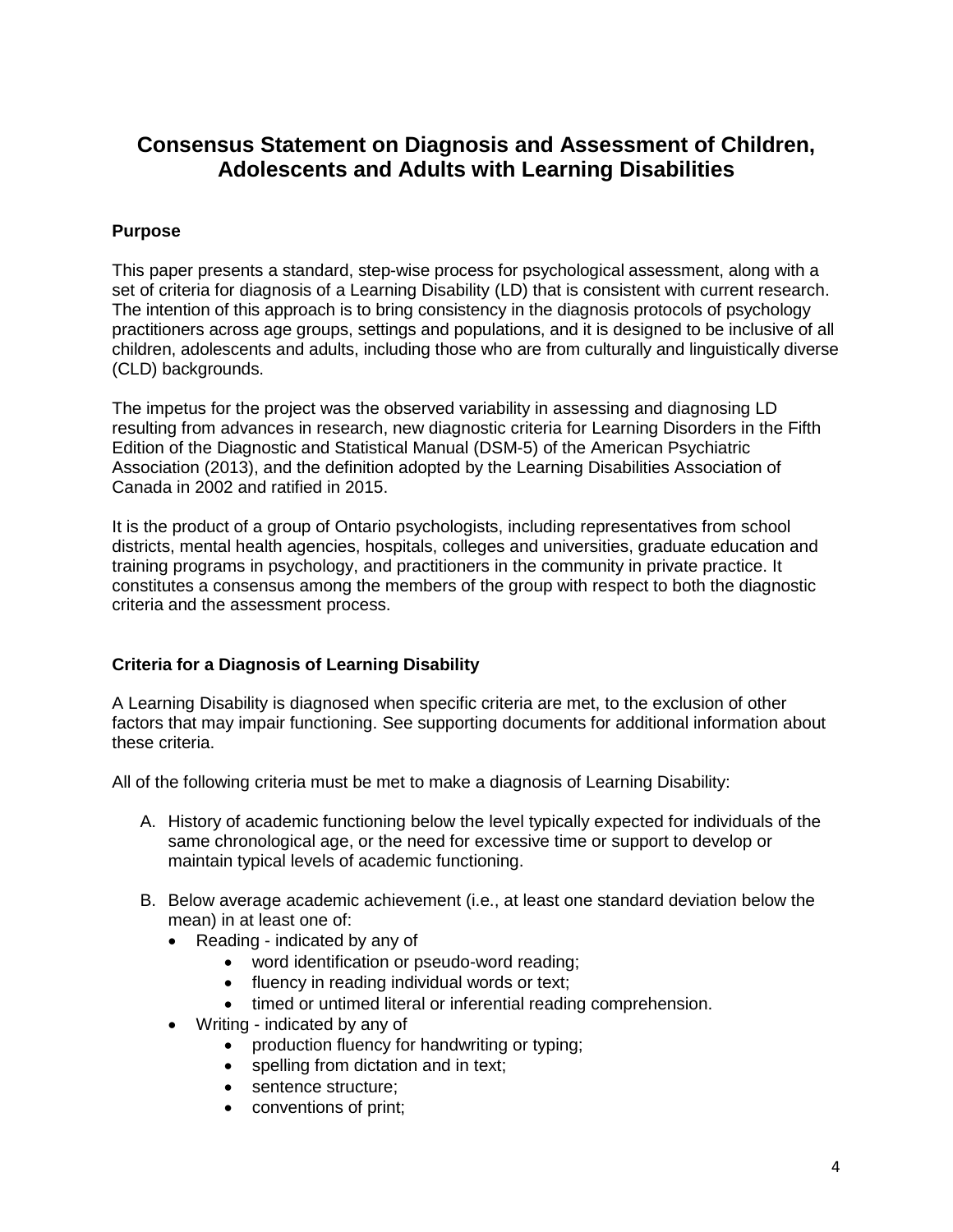- vocabulary; ideation; organization of written text.
- Mathematics indicated by any of
	- Calculation, including but not limited to: numeracy, algebra, geometry and calculation fluency;
	- applications such as the understanding of time, money, measurement, data analysis;
	- and word problem-solving including geometry and data interpretation.
- C. Evidence that the difficulties in reading or writing or mathematics are logically related to deficits in psychological processes. These processes include:
	- phonological processing;
	- orthographic processing;
	- rapid automatized naming;
	- memory;
	- processing speed;
	- receptive language;
	- expressive language;
	- visual-spatial abilities;
	- visual-motor integration;
	- executive functioning.
- D. At least average abilities essential for thinking and reasoning.
- E. Evidence that the difficulties in reading, writing, or mathematics cannot be accounted for *primarily* by factors such as
	- Other conditions or disorders (e.g., intellectual disabilities, uncorrected visual or auditory acuity, physical or chronic health disabilities, other neurodevelopmental disorders, or internalizing or externalizing disorders);
	- Environmental factors (e.g., psychosocial adversity, inadequate or inappropriate educational instruction);
	- Insufficient motivation or effort;
	- Cultural or linguistic diversity.

Note: Learning Disabilities may co-exist with various other conditions or disorders.

#### **Steps for Assessment and Diagnosis of LD**

See Supporting Documents for additional information about these steps.

#### Step 1

Determine whether there is a history of academic impairment.

#### Step 2

Determine whether there is evidence of developmental, health, educational, or contextual factors that are risk factors for LD and other learning difficulties.

#### Step 3

Assess academic achievement (using individual standardized achievement tests).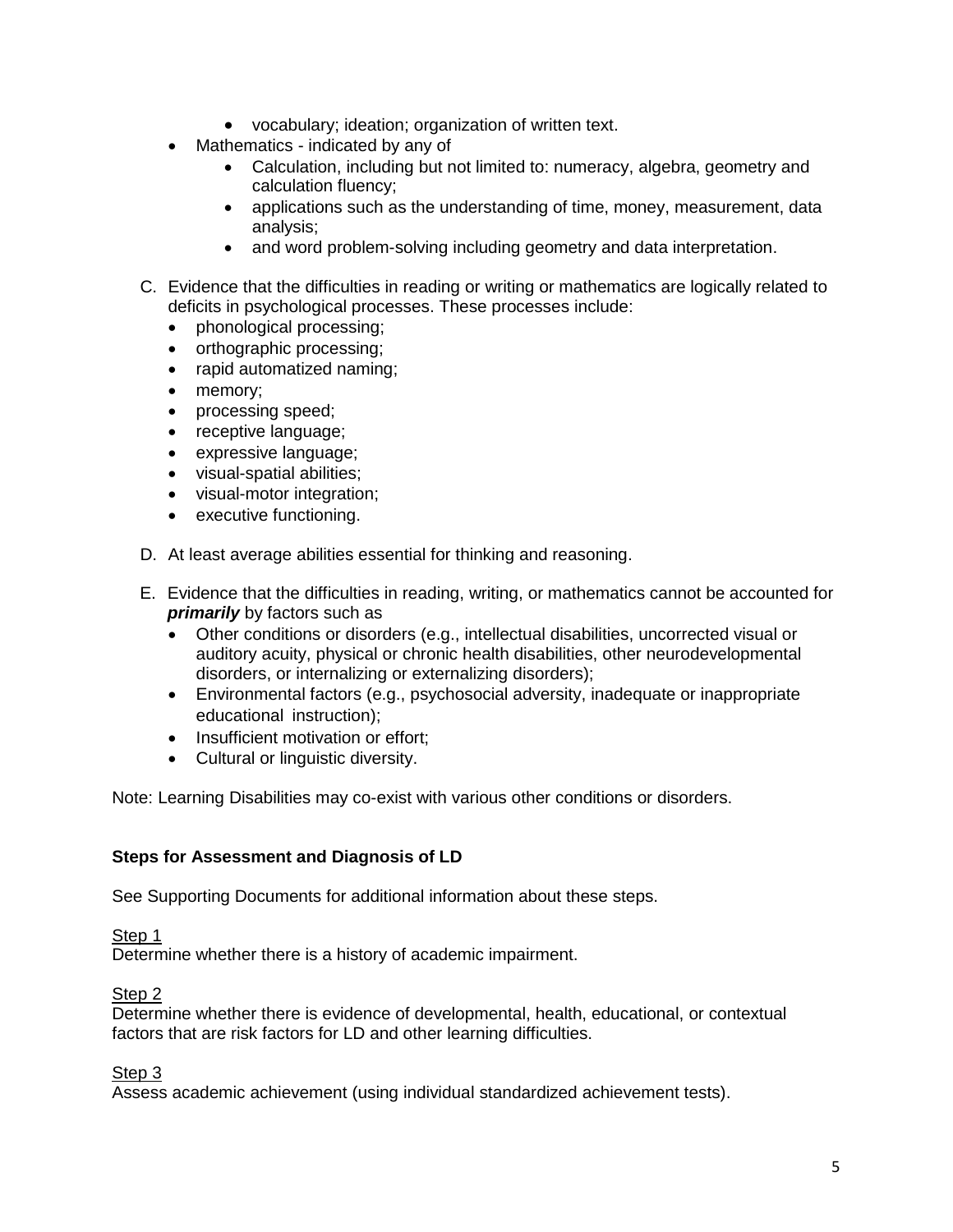#### Step 4

Assess basic psychological and cognitive processes that are risk factors for the specific difficulties in reading, writing or mathematics experienced by the individual being assessed.

#### Step 5

Assess abilities essential for thinking and reasoning.

#### Step 6

Assess and rule out other factors that could better explain the pattern of results, including effort, motivation, and noncompliance with instructions.

### Step 7

Assess the social, emotional and behavioural strengths and difficulties that are common in individuals with LD.

### Step 8

Develop a formulation and diagnostic statement in accordance with the above criteria for a diagnosis of LD.

### Step 9

Identify the types of evidence-based and realistic supports and interventions that are required.

#### Step 10

Communicate the results of the assessment, the diagnosis and the recommendations.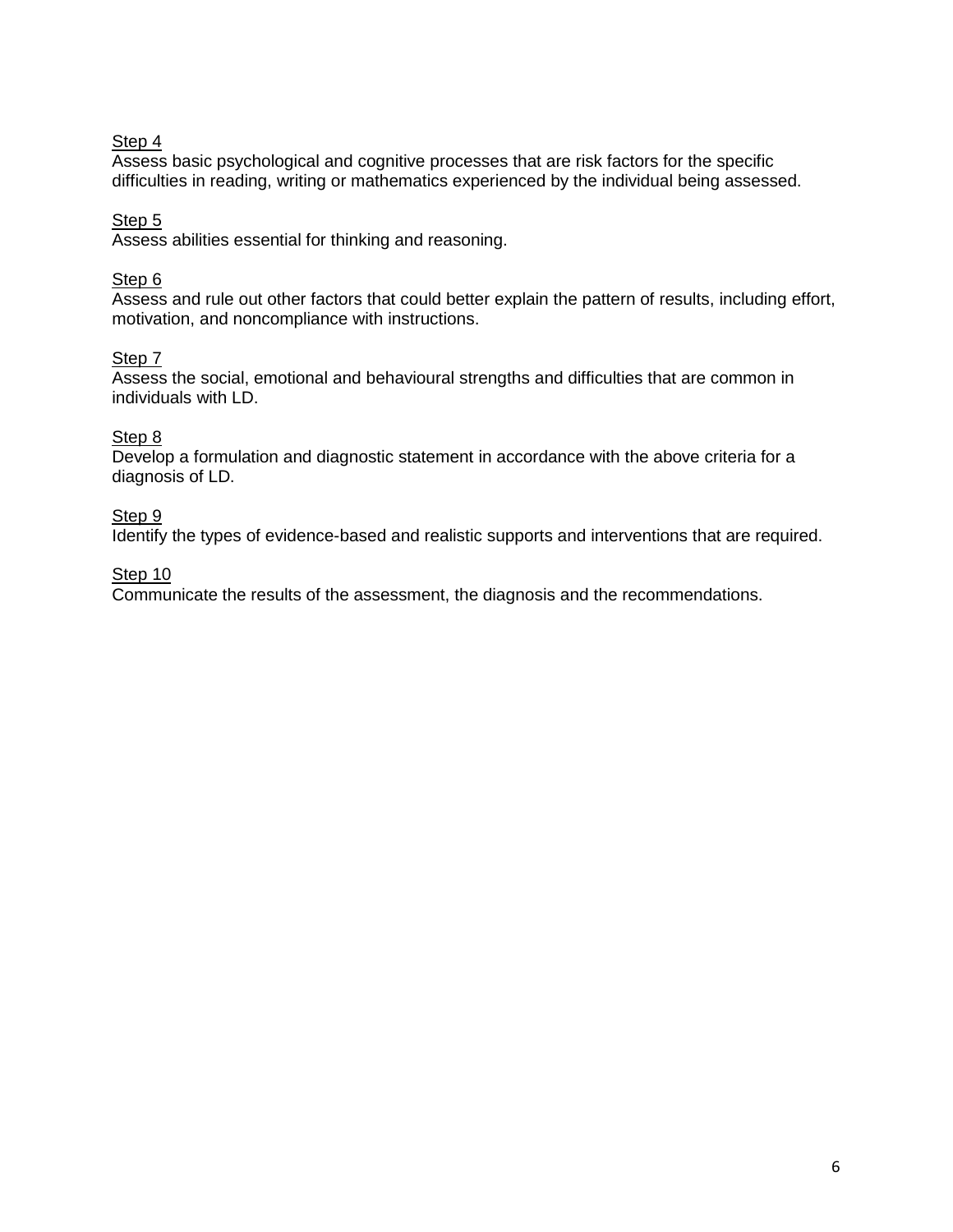**Supporting Documents**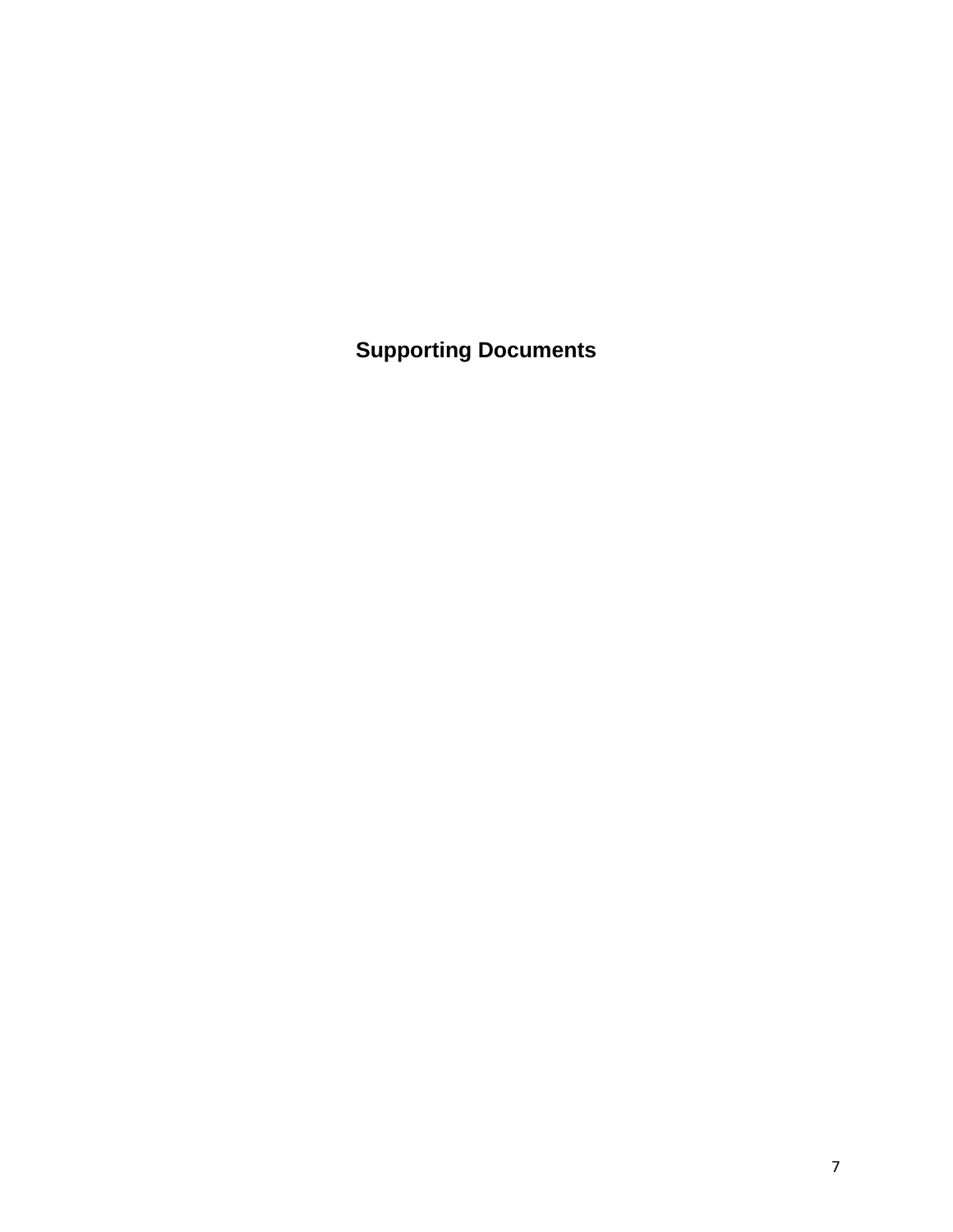## **Purpose and Historical Context for Developing the Consensus Statement on Diagnosis and Assessment of Children, Adolescents and Adults with Learning Disabilities**

In Ontario in the late 1990's, the Ontario government commissioned a seminal study of children's early development (McCain & Mustard, 1999). One of the many observations in the study was a concern that difficulties in school were not identified early enough for effective intervention. In response, the Ontario Ministry of Education funded the Learning Disabilities Association of Ontario (LDAO) to convene two panels of experts to identify guidelines for earlier identification of Learning Disabilities (LD) in children. The Promoting Early Intervention initiative formed two working groups: (1) Definition Working Group; and (2) Screening and Assessment Working Group. Their tasks were to review the Learning Disabilities literature, to develop a consensus definition, and to draft practical guidelines for the psychological assessment of LD. The consensus definition of LD proposed by the LDAO (2001) was adopted widely across Ontario and was shared with the Learning Disabilities Association of Canada, who made minor modifications and adopted a similar definition for national use in 2002, which was ratified again in 2015. During this period, many psychologists utilized the LDAO guidelines for both the identification and the diagnosis of LD, across ages and across settings.

Since that time, there have been research advances in the field of LD and a number of updated policy and position papers, along with greater awareness of the specific issues pertaining to culturally and linguistically diverse individuals. Correspondingly, we have seen increasing variability in the approaches to assessment of LD.

A new edition of the DSM (DSM-5) was published in 2013 by the American Psychiatric Association. The DSM-5 categorizes a Specific Learning Disorder as a neurodevelopmental disorder. There are four essential features of the diagnosis:

- persistent difficulties learning and using key academic skills despite the provision of interventions that target those difficulties;
- performance of academic skills that are well below average for chronological age;
- appearance of the learning difficulties in the school years; and
- a recognition that learning difficulties are not attributable to other neurological conditions or intellectual disabilities.

Beyond meeting basic diagnostic criteria, the DSM-5 cites the need for further assessment in order to indicate the level of impairment. For a disability, "additional information is usually required beyond that contained in the DSM-5 diagnosis, which might include information about the individual's functional impairments and how these impairments affect the particular abilities in question" (p. 25). This information may provide further direction regarding intervention (Tannock, 2013).

While the DSM-5 was being revised, the primary guideline for identification in the education sector was also updated. In 2014, with consultation from the psychology community, the Ontario Ministry of Education published the Policy and Program Memorandum 8 (PPM8) to revise criteria for the identification of students with Learning Disabilities as a learning exceptionality. The document defines Learning Disability as "one of a number of neurodevelopmental disorders that persistently and significantly has an impact on the ability to learn and use academic and other skills. Although PPM8 does not set diagnostic criteria for a Learning Disability in schools, it brings the Ministry's exceptionality definition of Learning Disability closer to the diagnostic criteria.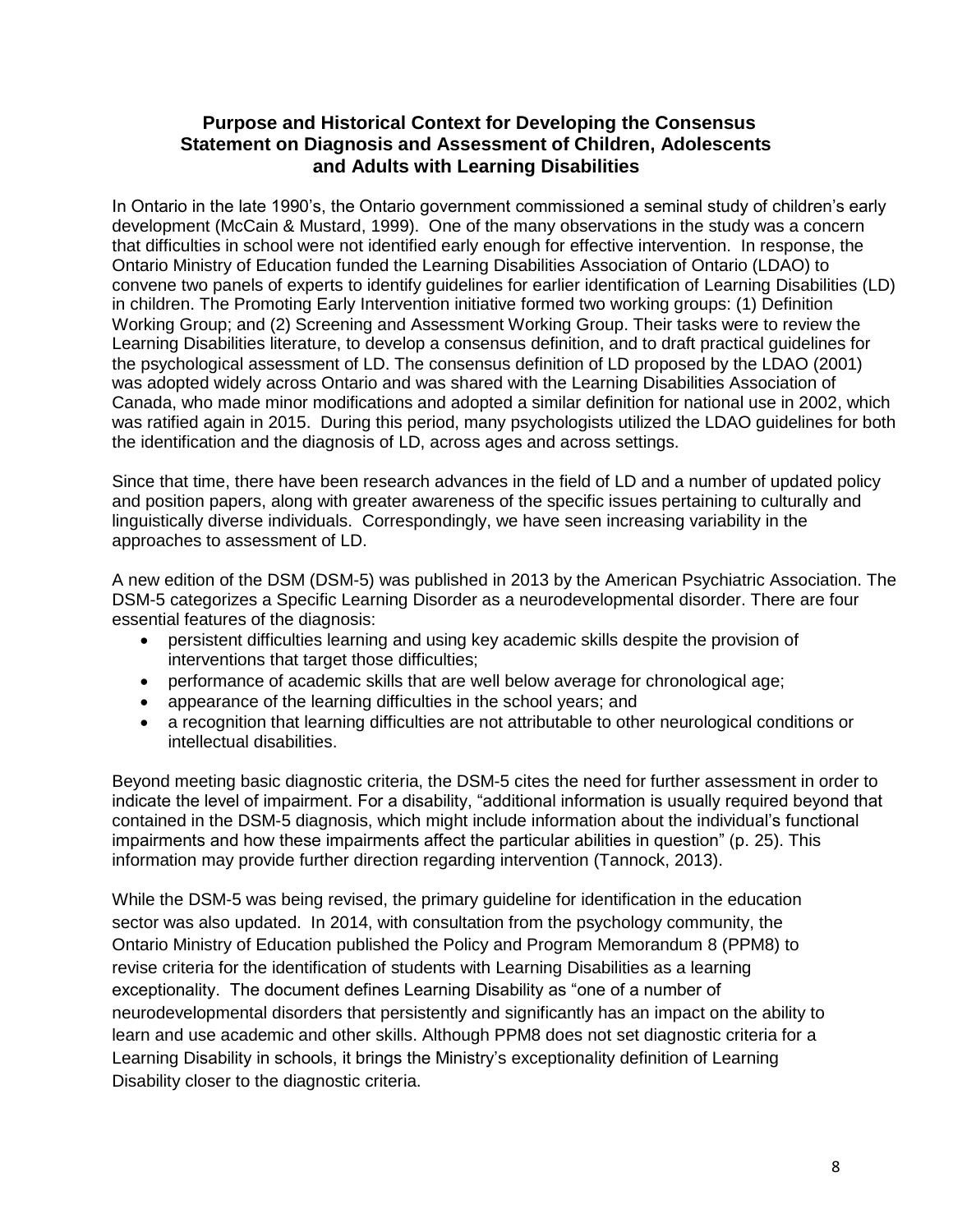In 2016, the Association of Chief Psychologists with Ontario School Boards produced guidelines for diagnosing Learning Disabilities. These guidelines recognize Learning Disabilities as a type of neurodevelopmental disorder, and include the assessment of academic achievement, as well as intellectual abilities and a range of cognitive processing abilities. The document focuses on guidelines for diagnosis to guide intervention, rather than on the assessment process.

Within the post-secondary sector, neither an educational identification nor a DSM diagnosis of a Specific Learning Disorder is necessarily sufficient to grant academic accommodations to students seeking them. This is because, at the post-secondary level, access to accommodations is reserved for individuals demonstrating a *disability.* This entails a degree of functional impairment in "daily activities of living" that prevents them from fully accessing and participating in the post-secondary school curriculum. This standard derives from the criteria laid out in the Ontario Human Rights Code (1990), which is the legislation governing Ontario colleges and universities.

Currently, there is no consensus among psychology practitioners about criteria for best practice with regard to assessment and diagnosis of individuals referred to psychology practitioners due to potential Learning Disabilities. As a result, there have been increasing differences between assessments that are based on identification criteria (i.e., in elementary and secondary educational settings) and diagnostic assessments based on DSM-5. These differences cause confusion and at times, disruptions in services for individuals, such as when they transition from high school to post-secondary education or to the workplace. Consequently, there is a need to bring our profession together in a common understanding of a model for assessment and diagnosis that is used consistently across various sectors (e.g., school districts, mental health agencies, hospitals, colleges and universities, graduate education and training programs in psychology, and private practice). We hope that this common understanding will improve consistency in professional practice among psychology practitioners and ultimately serve the best interests of our clients and their families.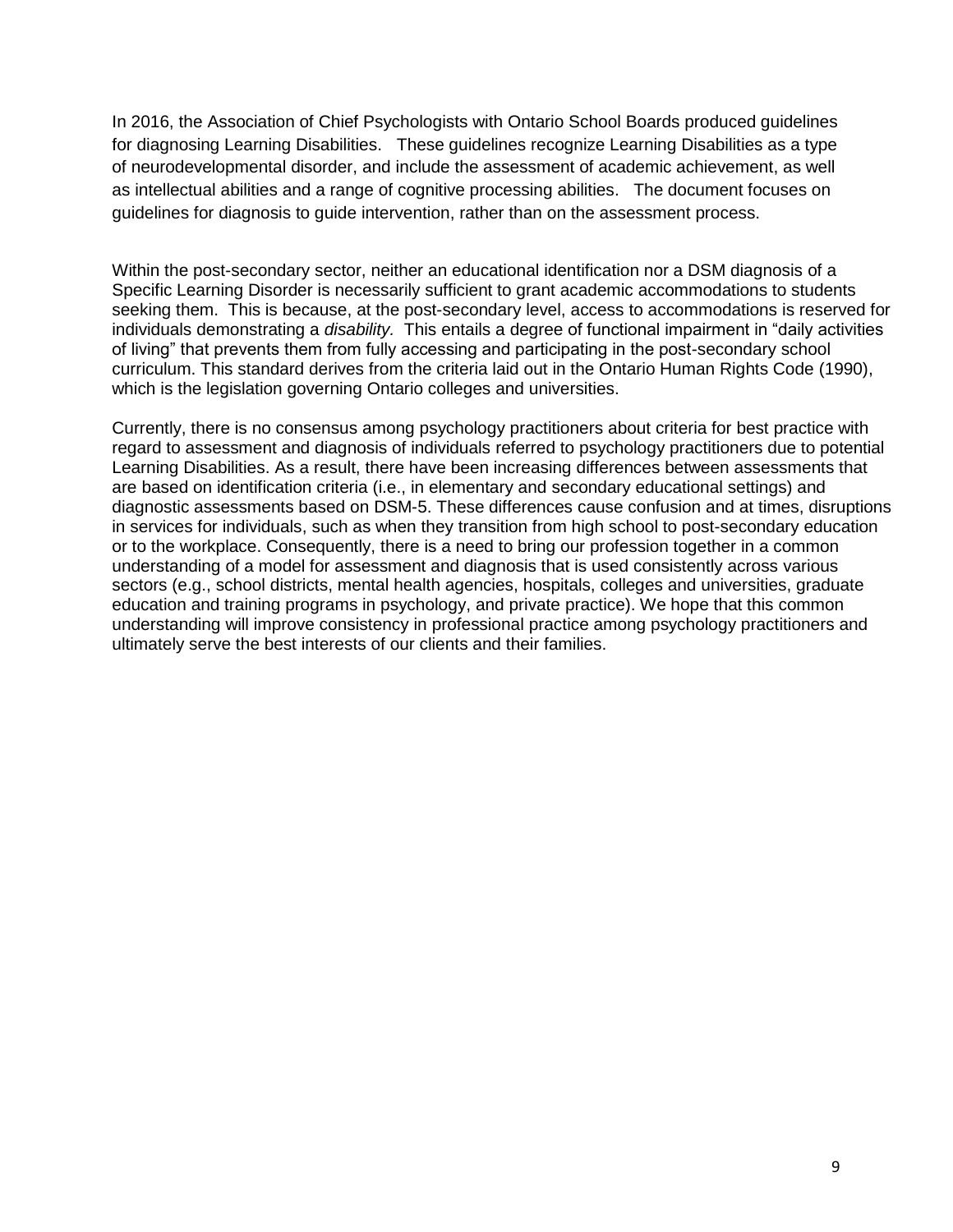## **Steps for Assessment and Diagnosis of Learning Disabilities: Key Points and Guiding Questions to Consider as Appropriate**

This appendix provides key points for consideration for each of the ten assessment steps in the Consensus Statement. Some steps also have guiding questions to assist the psychology practitioner to best understand the profile of the individual, to conceptualize the formulation, to support clinical judgment, and to develop recommendations for intervention. The factors listed in the guiding questions should not be viewed as causes of a Learning Disability (LD), nor do they rule out the presence of LD. They should, however, be considered when interpreting the results of the assessment. The intent is not to have practitioners address each question in psychological reports, but for consideration in formulating a diagnosis.

### *Step 1: Determine whether there is a history of academic impairment.*

#### **Key Points for Consideration**

A thorough history is essential. Academic problems are not always obvious and may be difficult to document, but if there are no academic problems, then there is no Learning Disability. An individual, however, may have average grades on his or her report card in the presence of learning difficulties and potential disability. This could be because the grades are given on the basis of a modified program that is below his or her actual grade level or because of high levels of effort and support.

In younger children, risk factors may be reflected in difficulties with skills that are precursors to reading, writing and math skills. These include acquiring the sounds of language, vocabulary, basic numeracy, or fine motor delays.

#### **Guiding Questions to Consider as Appropriate**

*For individuals who are currently in an educational setting:*

- Is there a history of low or failing grades in school?
- Has the individual invested very high levels of effort or relied on very high levels of support, such as through private tutoring or remedial support to achieve adequate grades?
- At what level were scores on provincial or other standardized tests of academic achievement?
- Has the individual received program accommodations?
- Have teachers made curriculum modifications and did they grade on the basis of the modified program?
- Was there a notable deficit in a specific area of performance (e.g., tests, homework completion, note-taking)?
- Has the individual received evidence-based, classroom-based instruction in reading, writing, and mathematics?
- Has the individual received and responded to a small group intensive intervention to address difficulties in reading, writing, and mathematics or challenges likely associated with English or French being their second language?

#### *For individuals who are not currently in an educational setting*

• What is the individual's highest level of formal education?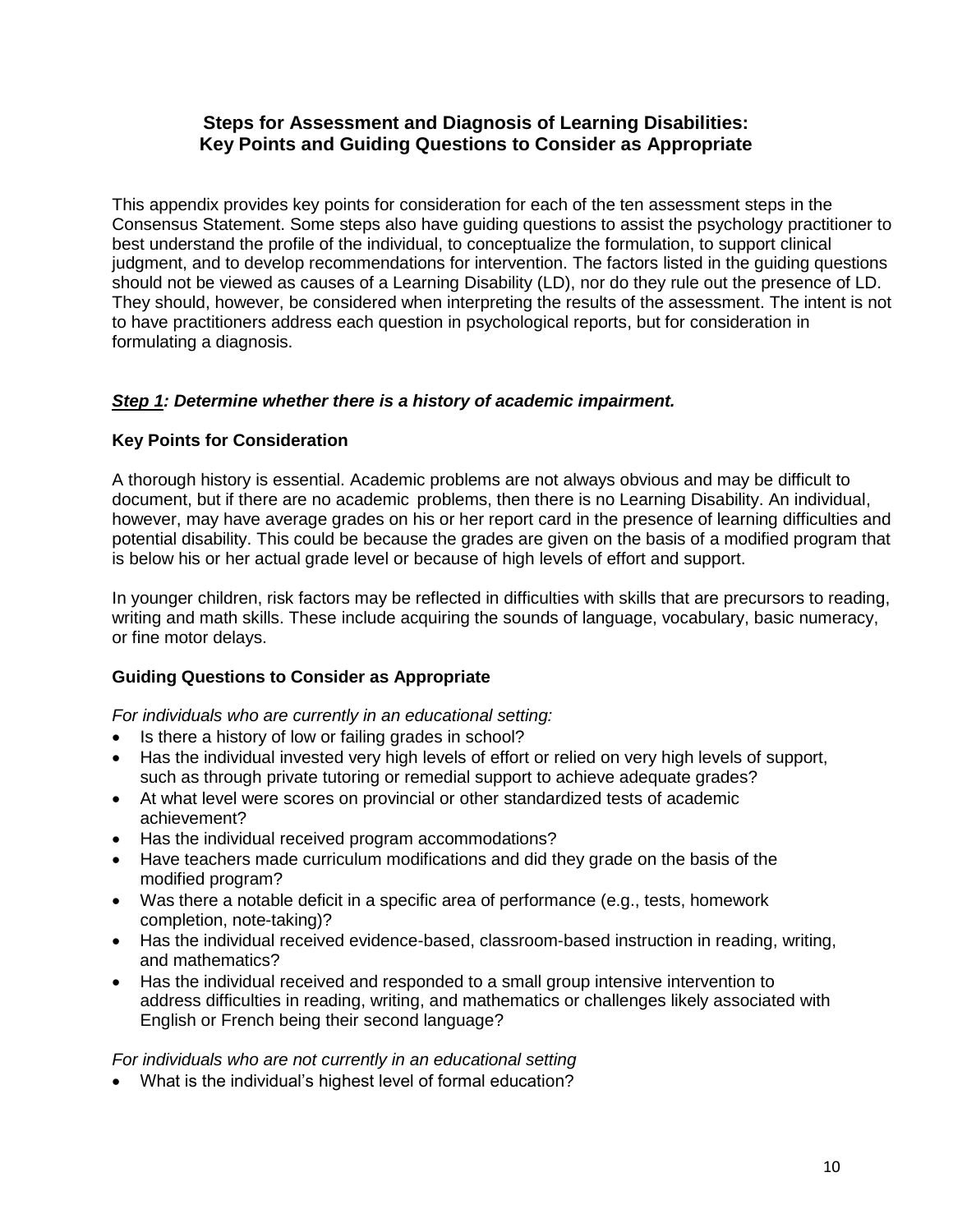- Has the individual taken more than the typical amount of time to complete a secondary or postsecondary education program?
- Does the individual struggle with tasks that involve literacy, numeracy or executive functioning in the workplace or in the community?

#### *Step 2: Determine whether there is evidence of developmental, health, educational, or contextual factors that are risk factors for LD and other learning difficulties.*

#### **Key Points for Consideration**

Risk factors for LD identified within international research include:

- heritability of reading disabilities (see Petrill, 2013; Willcutt et al., 2010 for review);
- prenatal, neonatal or childhood medical risk factors (see Ashkenazi et al., 2013 for review);
- specific psychological processing deficits (e.g., Swanson & Zheng, 2013);
- slow development of reading decoding skills in culturally and linguistically diverse individuals (e.g., Geva & Wiener, 2015).

#### **Guiding Questions to Consider as Appropriate**

- Do other family members experience significant academic challenges or have others been diagnosed with any disability that could impact learning?
- Were language milestones in the individual's first language or motor milestones delayed?
- Is there a history of any prenatal, neonatal or childhood medical risk factors that might predispose the individual to having learning difficulties?
- Did the individual experience interrupted schooling or schooling in a language of instruction other than English or French?
- Are there current or past family stressors that make it difficult for parents or caregivers to provide cognitive and linguistic stimulation?

#### *Step 3: Assess academic achievement using individual standardized achievement tests.*

#### **Key Points for Consideration**

A core aspect of the definition of LD is that the individual's academic achievement is below average. For this reason, administration of a standardized individual achievement test is central to the assessment. For an individual with LD, a normative weakness (such as a score at least 1 standard deviation below the mean) in components of reading, writing, or mathematics skills needs to be demonstrated. In addition to interpreting test scores, it is important to observe the individual's behaviours when engaging in academic tasks, to test the limits, and to perform error analyses.

For English-speaking individuals being educated partially or fully in French or vice versa, it is helpful to administer a standardized individual achievement test in English and French. Practitioners should take into account that there are currently no norms available for French immersion students (Genesee & Jared, 2008). Work samples may be used as supplementary evidence of academic difficulties.

#### **Guiding Questions to Consider as Appropriate**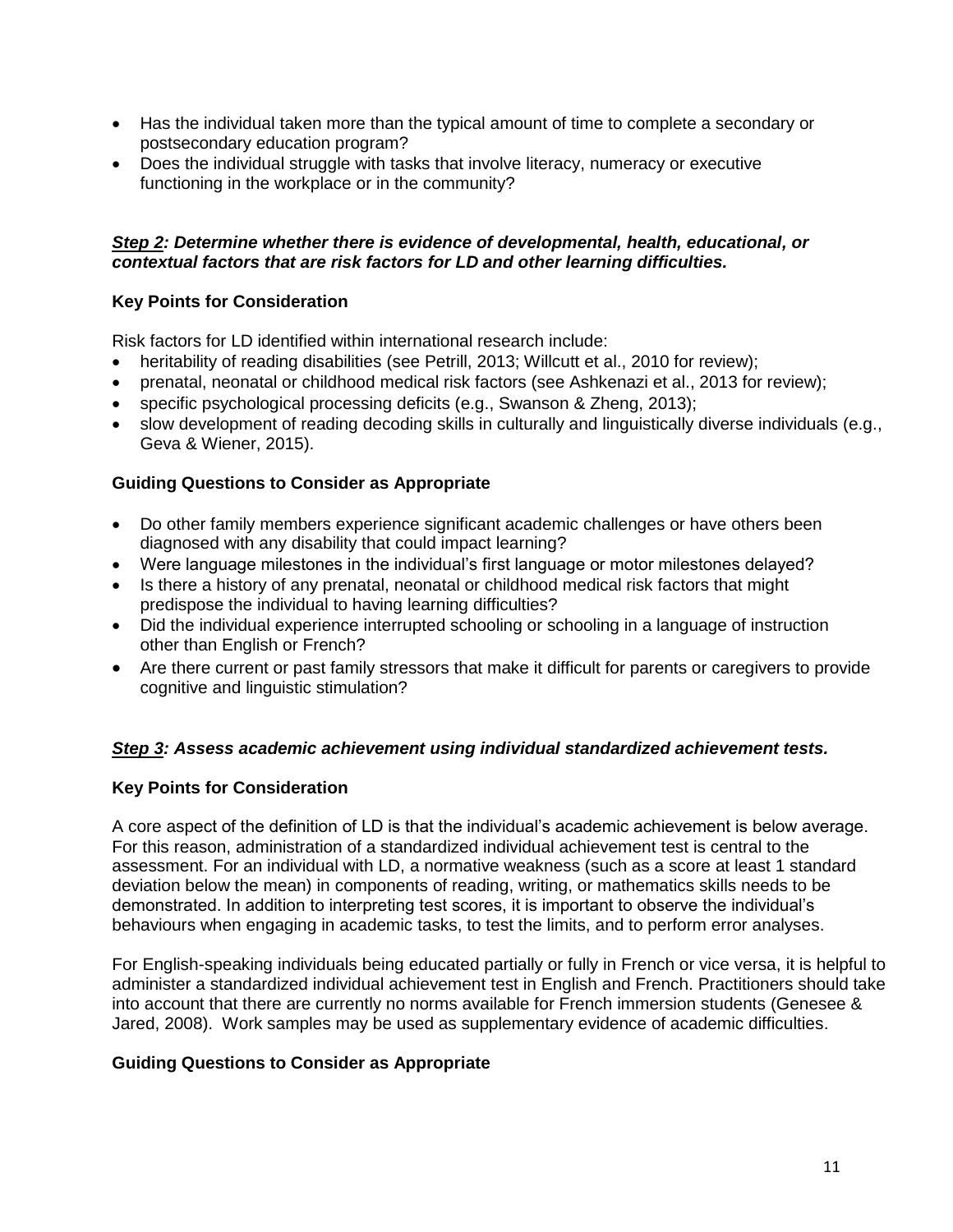*Regarding observations when working with the individual (this list of questions is not intended to be exhaustive):*

Does the individual:

- respond better when instructions are presented orally versus in writing
- require instructions to be repeated frequently
- respond better orally or in writing
- respond better by pointing or through multiple choice questions or by copying than when having to generate his or her own response
- respond better when concepts and skills are tested through a game, activity, or computer task than by formal tests
- compensate for challenges by using active adaptive strategies, such as rehearsal, mnemonics, imagery, or drawing a diagram
- plan, self-monitor and edit
- respond slowly or impulsively
- require frequent feedback or reinforcement
- master a skill or concept quickly and retain it and/or respond to a particular type of teaching?

*Regarding error analysis:* 

- Is there evidence of errors due to possible inattention or executive functioning difficulties, such as:
	- $\circ$  Does not notice math signs or a shift between operations, quesses quickly when reading, or does not notice errors and self-correct?
- Is there evidence of errors that suggest inadequate understanding of a skill or concept, such as:
	- o does not do regrouping in subtraction
	- $\circ$  does not correctly pronounce the long vowel in words ending in a silent "e"
	- $\circ$  does not know how to read a calendar or recite days of the week or months of the year?
- Does the individual struggle with a higher-level skill due to problems with a lower-level skill such as:
	- $\circ$  does not read fluently or comprehend because of struggles to decode most words
	- o makes errors when solving word problems because of inadequate knowledge of number facts and tables?
- Are the errors consistent/inconsistent with the difficulties experienced among culturally and linguistically diverse (CLD) individuals? (See FAQ 3)

#### *Regarding English-Speaking students educated partially or fully in French or French students educated partially or fully in English:*

- are their skills more developed in French or English
- is there evidence of positive transfer (i.e., correctly applying the principles they acquired from instruction in French or English to the other language) or of negative transfer (i.e., incorrectly applying French or English language rules to the other language)
- what supports are they obtaining for achievement in each language?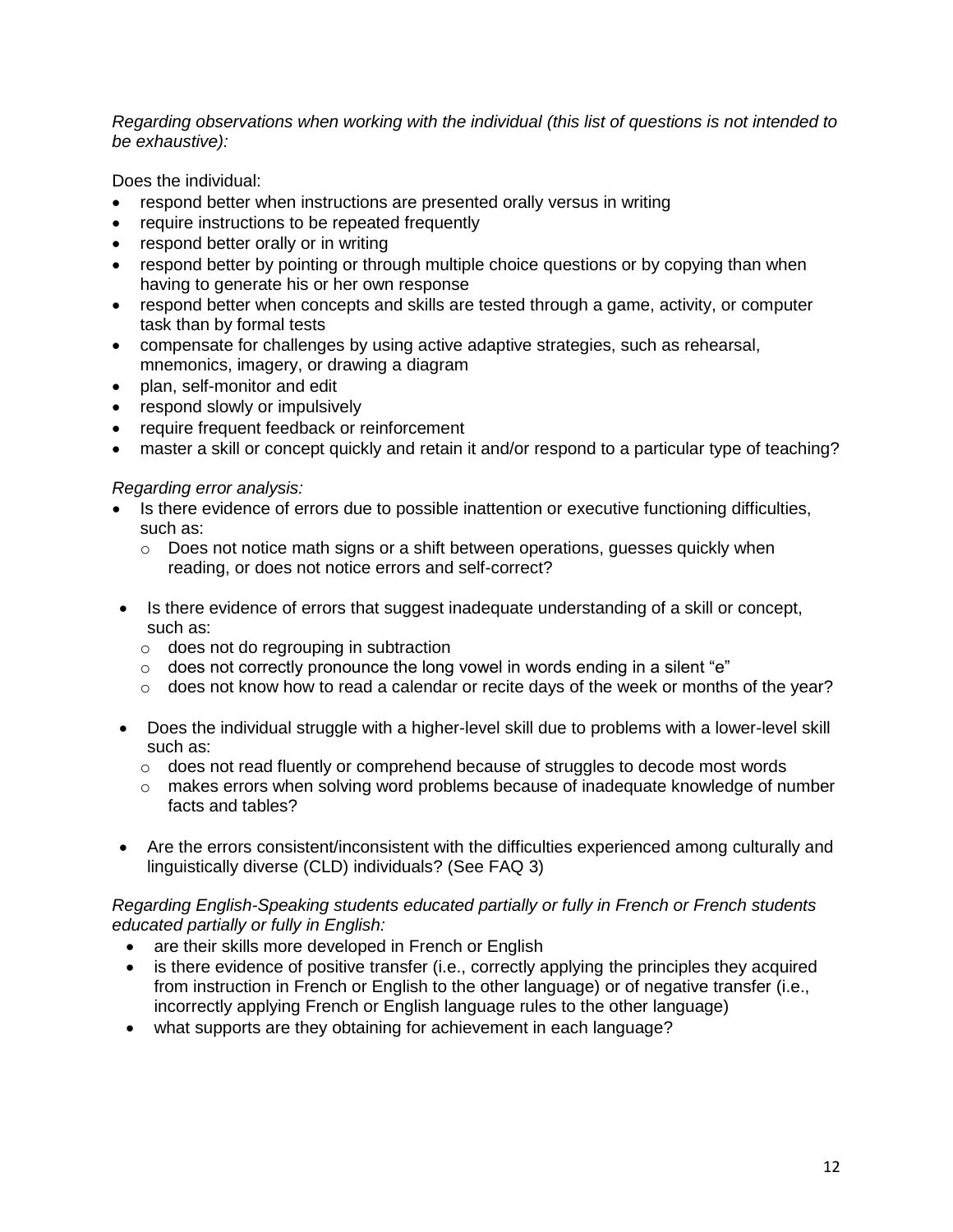#### *Step 4: Assess basic psychological and cognitive processes that are risk factors for the specific difficulties in reading, writing or mathematics experienced by the individual being assessed.*

#### **Key Points for Consideration**

Processing deficits alone do not constitute a Learning Disability. They must be linked logically to the individual's functional impairment. Deficits in specific psychological processes have been found to place individuals at risk for specific academic difficulties (e.g., Geary, 2011; Ozernov-Palchik et al., 2017; Swanson & Zheng, 2013). Processing difficulties may also affect the individual in areas of functioning beyond academics, such as in social interaction and occupational functioning. Deficits in information processing may guide specific interventions to improve the individual's functioning.

Administer tests that would amplify the understanding of the nature of the individual's Learning Disability. For example:

- Reading: Word level reading disabilities are associated with difficulties with phonological processing, rapid automatized naming (RAN), and orthographic processing (see Kilpatrick, 2015; Swanson & Zheng, 2013 for review). Furthermore, individuals with both phonological processing and rapid automatized naming difficulties are at a higher risk than individuals with only deficits in RAN (Ozernov-Palchik et al., 2017). Individuals with reading disabilities at the word level are likely to have difficulty with reading fluency, and consequently with reading comprehension. Adolescents and young adults with reading disabilities at the word level may have learned to decode words, but continue to have difficulty with reading fluency, which may affect reading comprehension and spelling. There are, however, individuals with average reading skills at the word level who have difficulties with reading comprehension. These individuals tend to have intact phonological processing but difficulties with oral language, involving vocabulary, morphological awareness, verbal working memory (e.g., measured by sentence repetition) and RAN (e.g., Swanson & Zheng, 2013).
- Writing: The evidence with regard to processing factors that are associated with writing difficulties is not as strong as for reading and math due to minimal research on cognitive processes underlying writing. The evidence suggests that individuals with reading disabilities at the word level typically have difficulties with spelling, typically persisting into adulthood. Difficulties in visual-motor integration, fine motor difficulties, and processing speed are often associated with graphomotor (handwriting) difficulties. Individuals with difficulties in handwriting and spelling typically have difficulty with written expression. This occurs, in part, because the cognitive effort needed to write words on the page with correct spelling may reduce capacity for thinking about content and form. In addition, problems with oral language and executive functioning are risk factors for difficulties with written expression (e.g., Harris & Graham, 2013).
- Mathematics: Some studies have shown that mathematics disabilities involving calculation are associated with difficulties in visual-spatial abilities, visual-spatial working memory, and processing speed. Individuals who have difficulty with calculations typically have difficulty with processing basic numerical magnitude, math fluency and problem solving. There are, however, individuals with average skills in calculation and math fluency who have difficulties with solving math problems. They often have disabilities in reading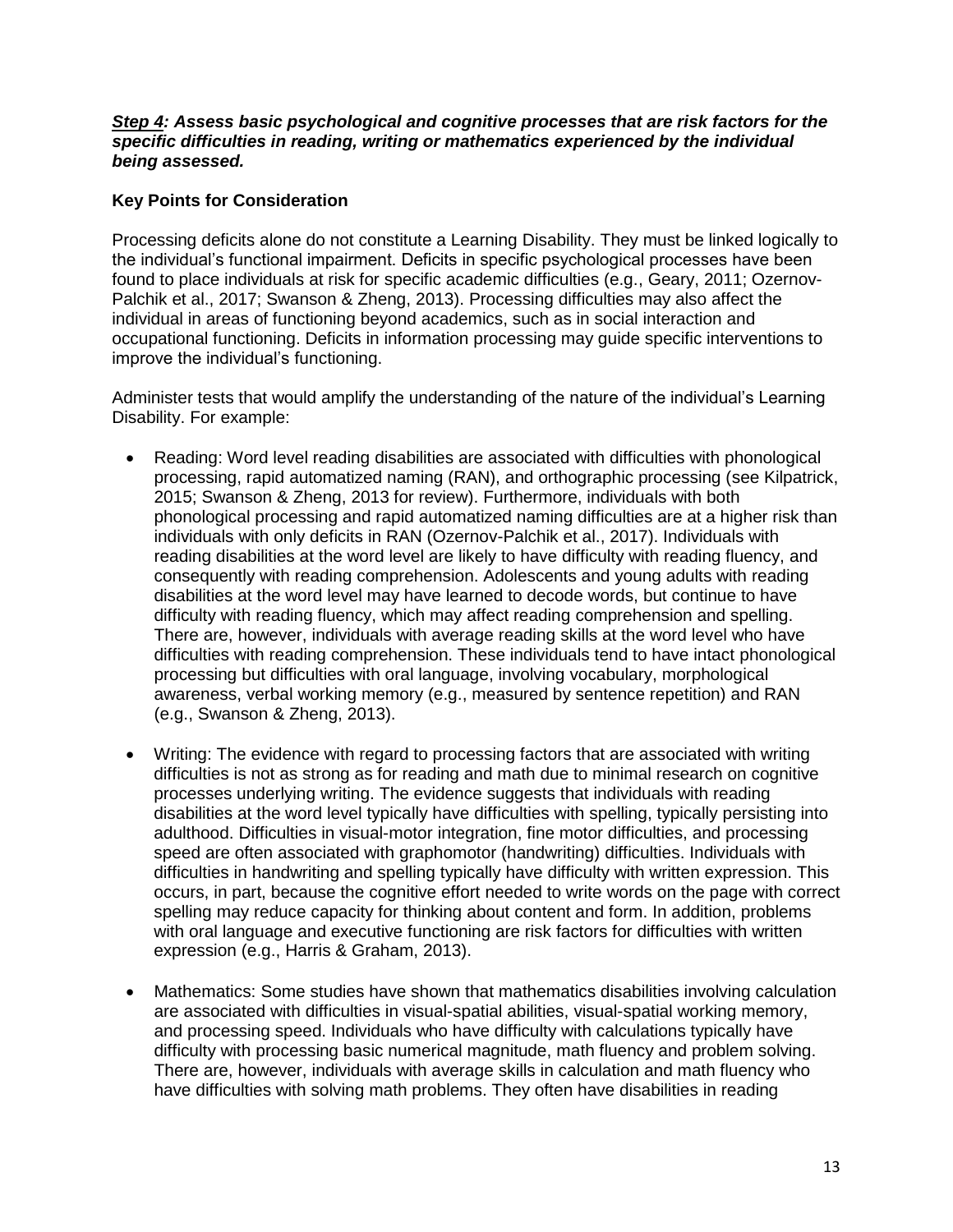comprehension and oral language (Geary, 2011; Geary et al., 2012; Moustafa et al., 2017; Swanson & Zheng, 2013).

## *Step 5: Assess abilities essential for thinking and reasoning.*

## **Key Points for Consideration**

For many individuals with LD, standardized individual intelligence tests provide valid measures of global ability (e.g., Beal et al., 2016; Sattler, 2008). These tests include the *Wechsler tests, Stanford Binet, Woodcock Johnson Test of Cognitive Abilities, the Kaufman Assessment Battery for Children and* others. Global scores include Full Scale IQ (FSIQ), General Ability Index (GAI), General Intellectual Ability (GIA), General Factor – Fluid Intelligence (Gf), General Factor - Crystallized Intelligence (Gc), Fluid-Crystallized Index (FCI), and Mental Processing Index (MPI), to name a few.

Standard scores that are between 85 and 115 (i.e. within one standard deviation of the mean) should be considered to be average. Clinical judgment should be used if any scores outside this range (i.e. below 85) are used to represent or justify the criterion of average functioning.

For some individuals with LD, the global scores from these tests may not be valid measures of thinking and reasoning for these reasons:

- Processing deficits, such as in language, visual-spatial areas, working memory, or processing speed may reduce scores on specific component scales and the global score (e.g., Beal et al., 2016; Sattler, 2008; Stanovich, 1991).
- Longstanding Learning Disabilities, particularly in reading, influence scores on IQ tests, such that verbal scores often decline over time in individuals who struggle with reading. (i.e., Matthew effect; Stanovich, 1986).
- Culturally and linguistically diverse individuals and individuals with language processing deficits often obtain lower scores on tests that have high linguistic and cultural loading. These include some tests that are purported to measure fluid reasoning having instructions with high verbal content (Cormier et al., 2016).
- Individuals who have experienced trauma may require some time to develop trust with psychologists before a valid assessment of intellectual ability can be obtained (Bronstein & Montgomery, 2011).
- Some individuals who have minimal or no schooling may also not have had experience with tasks such as two-dimensional puzzles, sorting by shape, and constructing and analyzing patterns (Beal et al., 2016; Ehntholdt & Yule, 2006; Geva & Wiener, 2015).

In cases where a global score on a standardized individual intelligence test does not appear to be a valid measure of abilities essential for thinking and reasoning in individuals with LD, psychologists should consider the following alternatives:

- Using scores on component scales as the estimate of abilities essential for thinking and reasoning (e.g., Verbal Comprehension Index, Fluid Reasoning Index on a Wechsler test).
- Performing a careful analysis of subtest scores to determine whether there is evidence of at least average abilities essential for thinking and reasoning in any major area of functioning.
- For individuals with language impairments and those for whom English or French is not their first language, administering a nonverbal intelligence test to estimate abilities essential for thinking and reasoning.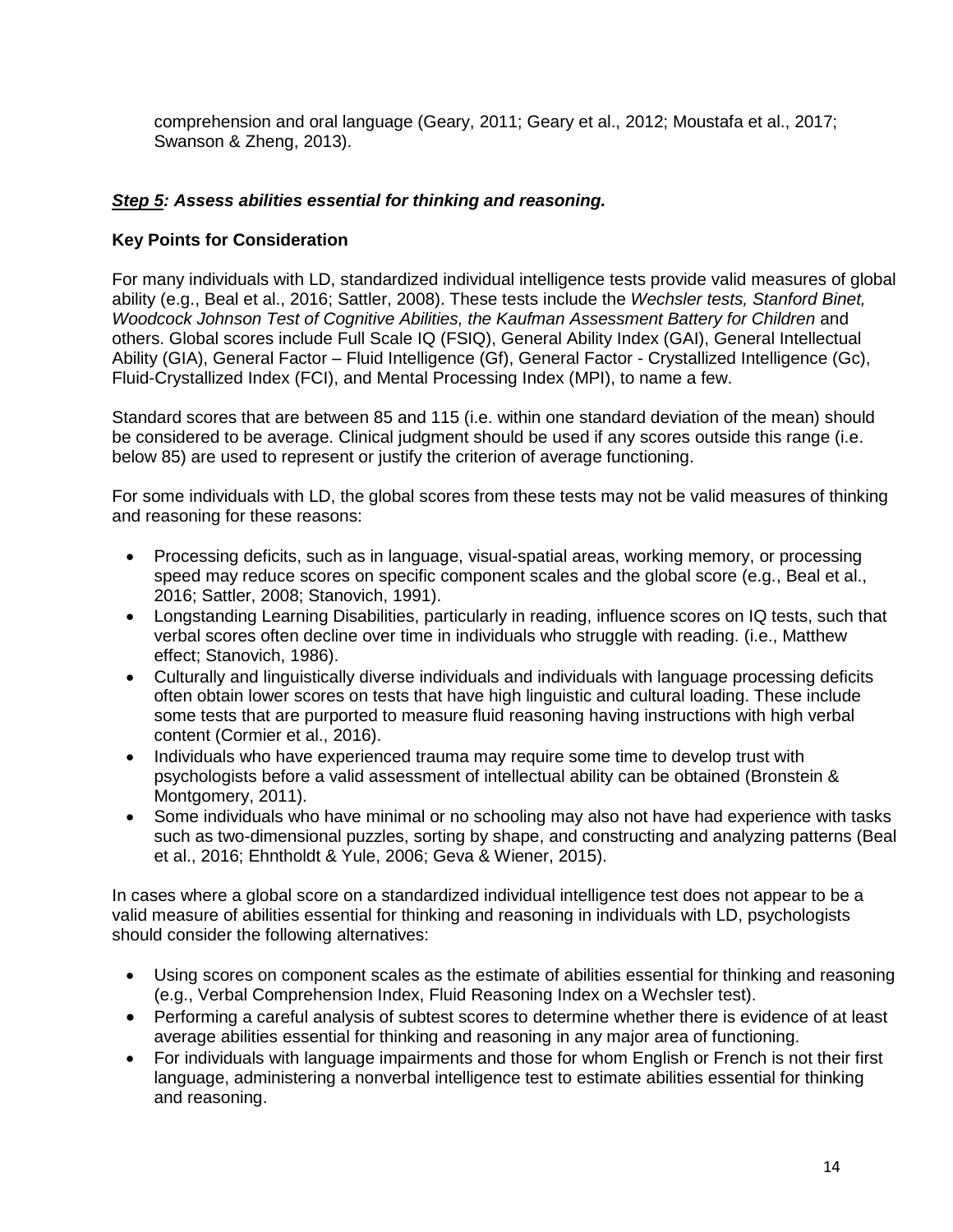- Comparing scores on the current assessment with previous assessments if available.
- Postponing or deferring administration of an intelligence test due to the need to develop rapport.
- Deferring judgment about abilities essential for thinking and reasoning due to differences between observations of adaptive behaviour and scores on standardized intelligence tests, and not reporting the global scores.

#### **Guiding Questions to Consider as Appropriate**

Psychology practitioners should consider the following carefully when selecting, administering, and interpreting a test of intellectual ability:

- To what extent might processing difficulties affect the results of the tests?
- To what extent might longstanding learning difficulties be affecting scores on IQ tests?
- Are the scores obtained on the measure of intellectual ability consistent with observations of functional or adaptive behaviours?
- Are global ability scores consistent over time?
- Has sufficient trust and rapport with the individual been developed to obtain a valid estimate of intellectual ability?
- Has the individual had sufficient exposure to the language of the cognitive ability test? If not, how might this affect performance on the verbal tests? How might it affect performance on some of the fluid reasoning and visual-spatial tests given their verbal loadings?
- Has the individual had sufficient experience with puzzles, sorting by shape, constructing and analyzing patterns?

#### *Step 6: Assess and rule out other factors that could better explain the pattern of results, including effort, motivation and non-compliance with instructions.*

#### **Key Points for Consideration**

The importance of accurately detecting suboptimal effort when it exists cannot be overstated, given the consequences for data interpretation, diagnostic and etiologic statements, as well as directives for clinical and educational support.

Historically, formal assessment of effort during testing was reserved for cases in which malingering was considered a threat to the validity of test results, as for example among people seeking obvious external gains in forensic settings. More recently, the importance of gauging effort within learning assessments of children, youth and adults has been recognized (DeRight & Carone, 2013). It is important to differentiate not complying to do one's best in testing from use of inadequate strategies or learned helplessness which are different issues (Meltzer et al., 2004).

Clinical judgment alone does a poor job of identifying non-credible performance (Faust et al. 1988). Therefore, the inclusion of measures of effort into learning and neuropsychological assessments is becoming commonplace. Both embedded measures and stand-alone measures have shown utility in measuring effort in children (Donders, 2005, Kirkwood & Kirk, 2010).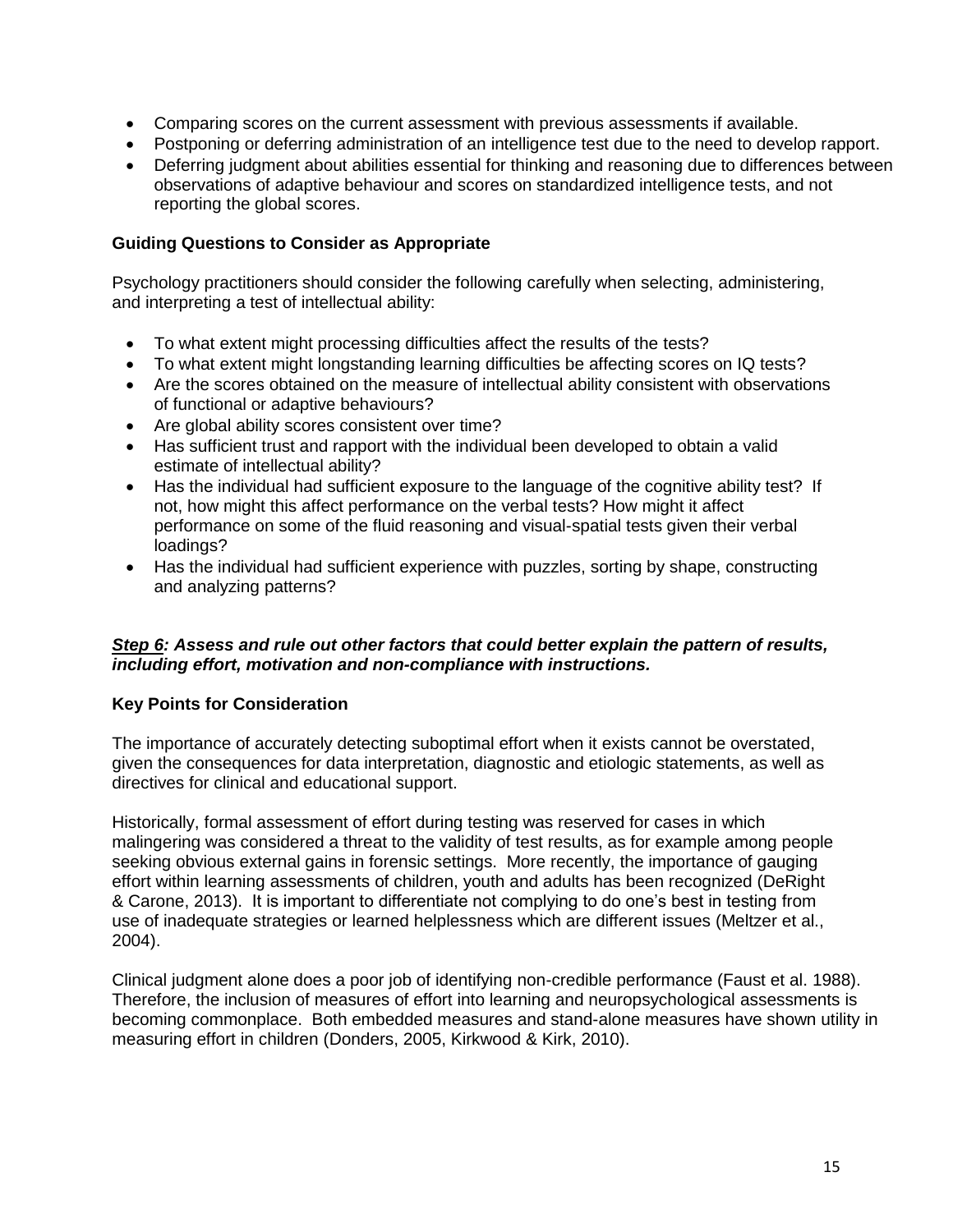However, assessment of effort goes beyond just using tests of effort. It requires consideration of the *consistency* of information drawn from a *range* of sources. For more information on this process and tests, see Assessment and Resource Centres of Ontario (2014).

When there is objective evidence of inadequate effort, the assessment results are not credible and should not be interpreted for the purpose of diagnosis. Regular use of formal assessments of effort offer an essential step in ensuring optimal understanding of the issues presented.

#### *Step 7: Assess the social, emotional and behavioural strengths and difficulties that are common in individuals with LD***.**

## **Key Points for Consideration**

Individuals with LD are at increased risk for social, emotional and behavioural difficulties. In some cases, these difficulties are associated with ADHD which is frequently comorbid with LD (Barkley, 2015; Pliszka, 2015), or with other neurodevelopmental or mental disorders. In other cases, some individuals with LD have social, emotional, or behavioural difficulties that do not meet criteria for other diagnoses (see Wiener & Timmermanis, 2012 for review). These difficulties may be related to psychological processing deficits (e.g., interpreting sarcasm, reading body cues, and tracking group conversations; Milligan et al., 2015) or be secondary to the challenges they experience with academics and other school-related stressors. These social, emotional, and behavioural difficulties may interfere with learning and performance in school, work and other settings.

Consider the social, emotional and behavioural functioning of all individuals referred for learning difficulties. However, the comprehensiveness of the assessment may well vary in accordance with the individual's presenting problems and the context. For individuals not presenting with significant social, emotional or behavioural problems, it may suffice to observe their social interactions during the assessment and their emotional responses when given challenging material. For these individuals, informal interviews with the individual, parents or caregivers, and teachers may be sufficient. Screening across several domains using standardized, broad-band measures can be helpful. For individuals with more significant difficulties, diagnostic interviews, standardized rating scales assessing problems in specific areas, structured behavioural observation, and formal and informal projective and play-based tests may be required.

#### **Guiding Questions to Consider as Appropriate**

#### *Regarding Self-Awareness*

- What is the nature of the individual's self-esteem and academic self-concept?
- Is the individual motivated to achieve academically?
- Does the individual understand his/her strengths and weaknesses and has he/she attempted strategies to accommodate for his/her difficulties?
- Is the individual able to self-advocate?

#### *Regarding Social Competence and Social Relationships*

- What is the quality of the individual's social competence?
	- o Social awareness
	- o Social communication
	- o Emotion Regulation
	- o Social perspective taking and social problem-solving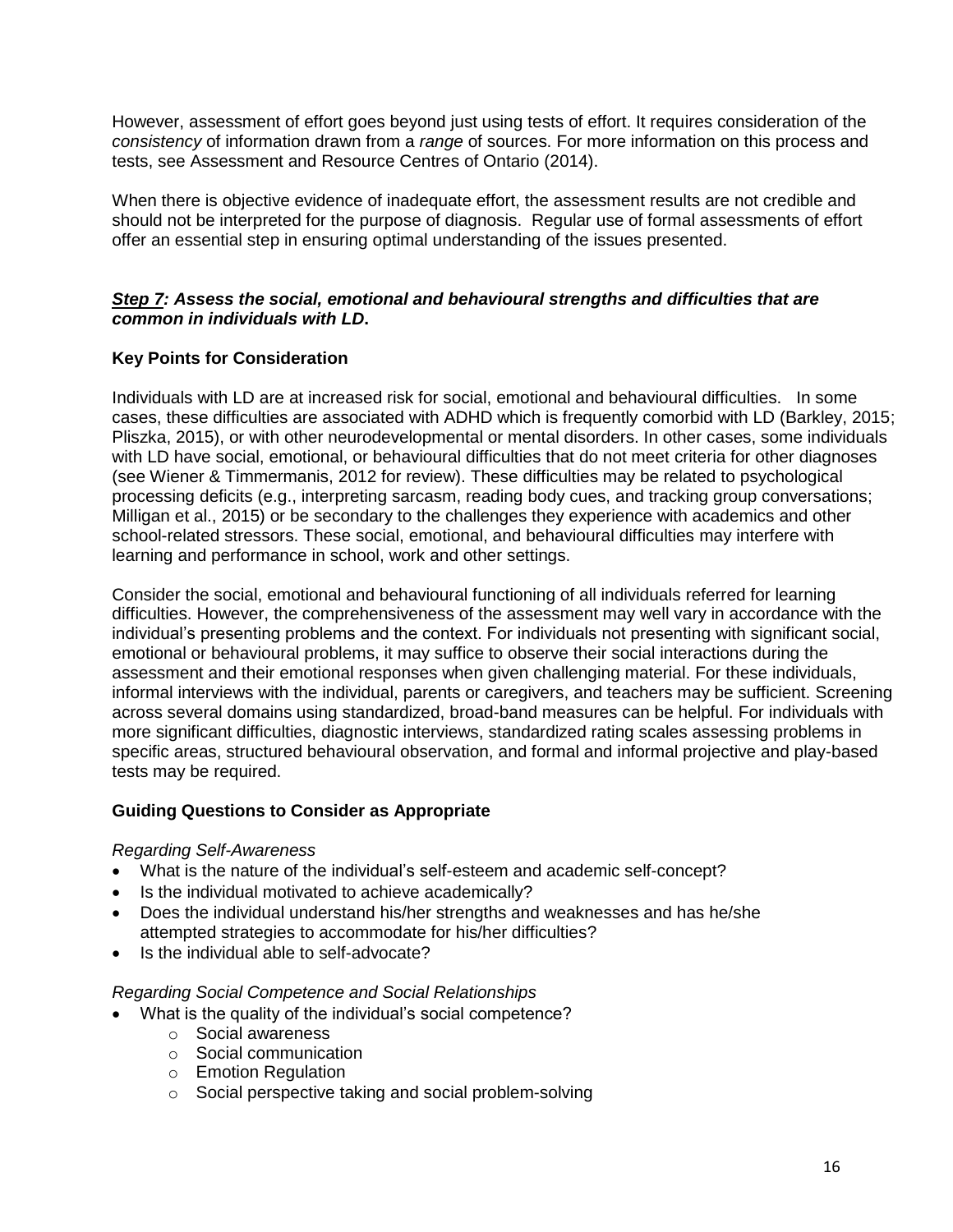- o Sense of humour
- What is the quality of the individual's social relationships?
	- o Are they accepted, rejected, or neglected by their peers?
	- $\circ$  Have they experienced bullying or have they engaged in bullying behaviors?
	- o Do they have friends? Who are their friends? What is the quality of their relationships?
	- $\circ$  For adolescents and adults: Do they date? Are they involved in a stable romantic relationship? If so, what is the quality?
	- $\circ$  Are social relationships and interactions primarily conducted through social media rather than in face-to-face interaction?
	- o What is the quality of relationships with parents/caregivers and siblings?
	- o What other resources do they have in terms of social support?
- Are any social difficulties consistent with the social impairment typical in ADHD or an Autism Spectrum Disorder?

### *Regarding Internalizing Behaviours and Disorders*

- Does the individual manifest significant levels of anxiety?
- Is the anxiety mainly confined to academic achievement contexts?
- Does the individual meet criteria for an anxiety disorder such as Generalized Anxiety Disorder, Separation Anxiety Disorder, Social Anxiety Disorder, or Panic Disorder?
- Does the individual have depressive symptoms? Do these symptoms meet criteria for a depressive disorder?

### *Regarding Externalizing Behaviours and Disorders*

- Does the individual exhibit noncompliant and disruptive behaviours?
- Is the individual often truant from school?
- Does the individual exhibit serious conduct problems such as aggression, persistent lying, or stealing?
- In what contexts do these behaviours occur? How are they reinforced?
- Do these problems meet criteria for a diagnosis of Oppositional Defiant Disorder, Conduct Disorder, or Antisocial Personality Disorder?

## *Regarding Resilience*

- What are the areas of relative strength that may foster resilience for the individual?
- Are there positive strategies to support good mental health that can be highlighted?

#### *Step 8: Develop a formulation and diagnostic statement in accordance with the above criteria for a diagnosis of LD.*

#### **Key Points for Consideration**

For a diagnosis of a Learning Disability to be given, it is necessary and sufficient to meet the five criteria listed in the consensus statement. Valid data are needed as evidence in support of each criterion. However, the process of diagnosing is more complex than simply providing scores and cut-off points on standardized tests. While these serve as a guide, scores must be interpreted through clinical judgment using multiple sources of information. Behavioural observations, interviews, and the individual's pattern of test results all inform the formulation.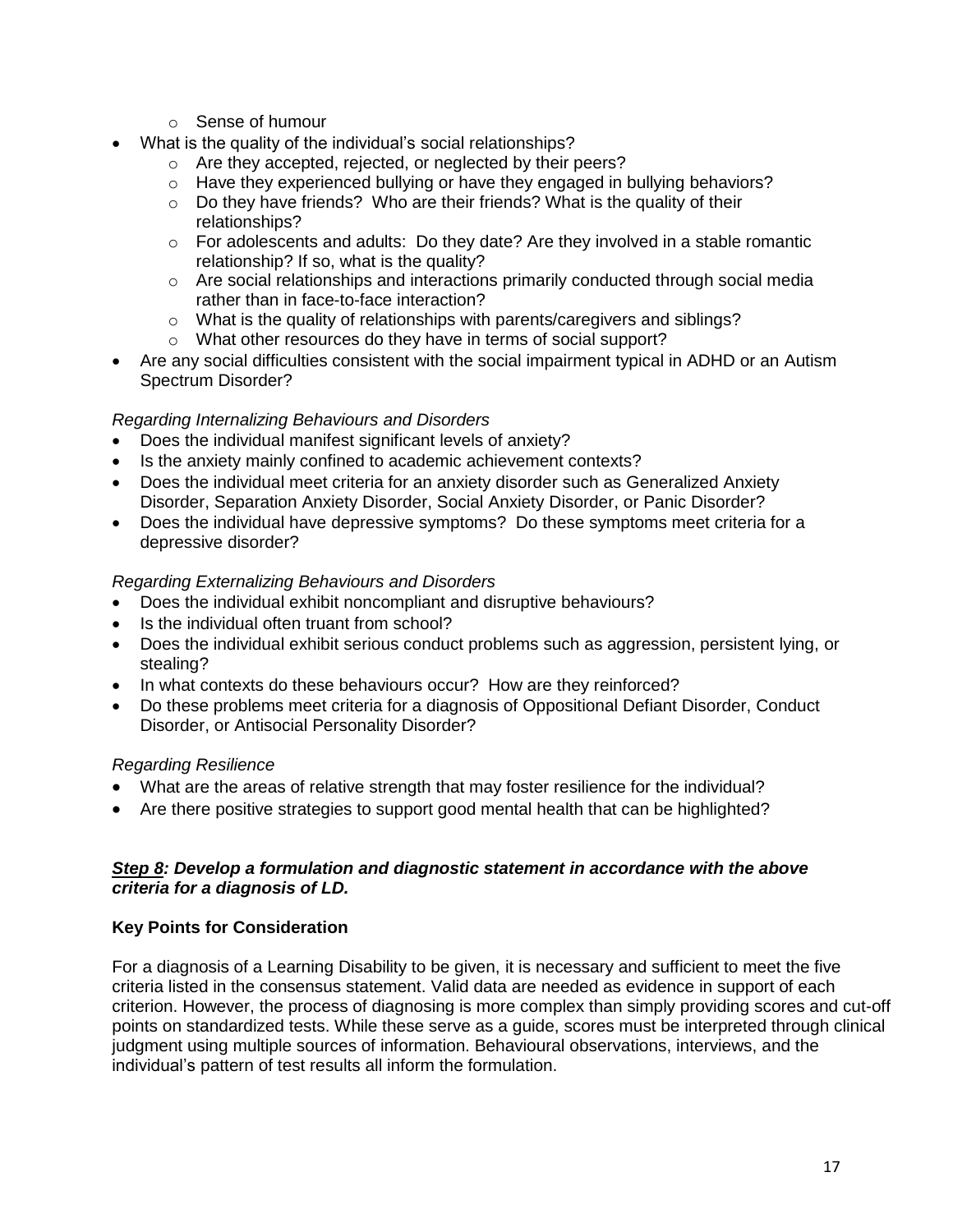As recommended in the DSM-5, it is important to determine whether the individual's "learning difficulties are not better accounted for by intellectual disabilities, uncorrected visual or auditory acuity, other mental or neurological disorders, psychosocial adversity, lack of proficiency in the language of academic instruction, or inadequate educational instruction" (American Psychiatric Association, 2013, p. 67).

Rule in or out any comorbid or co-occurring condition as the primary cause of the individual's academic difficulties keeping in mind the following:

- While the DSM-5 recommends a cut-off standard score of 65 to 75 at most for Intellectual Disability diagnoses, the lower cut-off for average thinking and reasoning utilized in this Consensus Statement is 1 S.D. below the mean (i.e.,  $\geq$  85). Those individuals whose scores on tests of thinking and reasoning fall in the Borderline range, or even at the lower limits of the broad Average range, may require various types of accommodations and interventions. Use clinical judgment and provide justification if scores below the cut-off are used to diagnose LD.
- Individuals who do not speak English or French at home may have ongoing lags in their development of academic vocabulary and reading comprehension skills, but do not have ongoing difficulty with word level reading skills. If they have difficulties in phonological processing and word reading skills, in spite of appropriate intervention, it may be appropriate to diagnose LD (Geva & Wiener, 2015).
- Psychosocial adversity including poverty, homelessness, family violence and neglect, traumatic experiences such as witnessing war violence, or food insecurity may contribute to the learning difficulties of the individual.
- Inadequate educational instruction including interrupted or inconsistent schooling, and changes in educational jurisdiction that have different age/grade cut-offs and curricula may partially or fully account for low scores on standardized achievement and intelligence tests.
- Individuals who transfer from a French immersion program to an English program or vice versa may miss the opportunity to learn critical concepts in the language of instruction.

#### *Step 9: Identify the types of evidence-based and realistic supports and interventions that are required.*

## **Key Points for Consideration**

A major purpose of an assessment and diagnosis is to provide targeted and appropriate supports and intervention. Recommendations should be made for various stakeholders to implement, including the individual being assessed, parents or caregivers, educators, employers, and health practitioners. Recommendations for intervention are most likely to be comprehended and implemented when the recommendations are **S**pecific and clear, **M**easurable, **A**pplicable to the individual's needs, **R**ealistic to implement in the context, **T**imely, and **S**upported by research (SMARTS).

It is beyond our scope to provide a comprehensive discussion of interventions for children, adolescents and adults with LD in the full range of educational, mental health, and workplace contexts. It is, however, essential that psychology practitioners recommend appropriate interventions and accommodations such as:

- evidence-based remedial interventions to develop skills in reading, writing, and mathematics;
- instructional, environmental, and assessment accommodations including assistive technology to enable students to access the curriculum;
- strategies to develop organizational, time management and planning skills;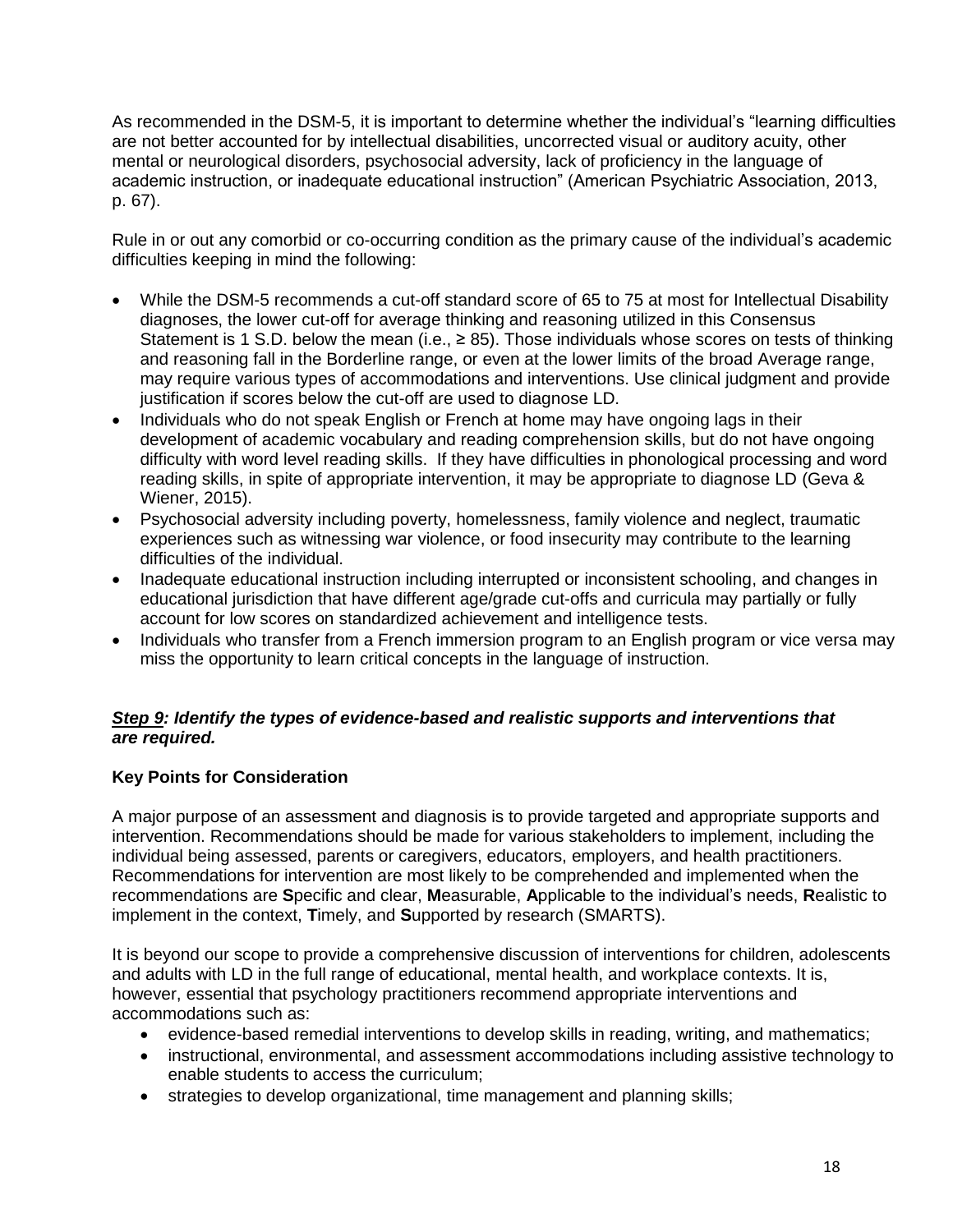- classroom and home strategies for behaviour management;
- methods for facilitating social interaction;
- treatment for oppositional and conduct problems and mental health difficulties;
- parenting strategies;
- supports available through workplace settings;
- additional assessments and treatments.

Write recommendations in a manner that guides supports and interventions and the Individual Education Plan (IEP) of students in the elementary and secondary grades. When appropriate, indicate factors individuals could take into account when selecting a career, as recommended in *Supporting Transitions for Students with Special Education Needs* (PPM 156; Ontario Ministry of Education, 2013).

Write recommendations for adults in workplace settings that take account of the essential skills required for the individual's specific job, potential accommodations for employment advancement criteria (e.g., upgrading tests, exams or other such requirements), assistive technologies where required in order to access or produce written materials, contract demands (e.g., requirement for second-language training) and other such workplace-specific issues.

#### *Step 10: Communicate the results of the assessment, the diagnosis and recommendations.*

#### **Key Points for Consideration**

The results of assessment, the diagnosis and recommendations must then be communicated effectively to the individual or his or her personal representative both in interviews and written reports.

In Ontario, communicating a diagnosis is a controlled act under the Regulated Health Professions Act (1991). The controlled act of diagnosis is defined as: *Communicating to the individual or his or her personal representative a diagnosis identifying a disease or disorder as the cause of symptoms of the individual in circumstances in which it is reasonably foreseeable that the individual or his or her personal representative will rely on the diagnosis.*

A diagnosis may be communicated only by appropriately qualified members of the College of Psychologists of Ontario and the College of Physicians and Surgeons of Ontario. Not all persons who actually perform the assessment may be a member of these professions (e.g., teacher, psychometrist, Speech-Language Pathologist). Their communications may not link an individual's problems in daily functioning or test results to any disorder, such as a Learning Disability. The formulation and communication of a diagnosis is different from the identification of an individual as Exceptional under the Education Act in Ontario (1990). An identification as Exceptional under the Education Act may be made only by the Identification, Placement and Review Committee at the school district. This distinction could be misunderstood since the term "Learning Disability" is both a diagnosis and a learning disorder defined by the Exceptionality categories and definitions.

The communication of the diagnosis is made to the individual and/or a personal representative (e.g., parent or guardian). Then, with consent, the report may be shared with appropriate stakeholders for the individual to access services in schools, colleges and universities, the workplace, and mental health, funding and other support agencies. The report would then be read by caregivers, educators, health professionals, insurance companies, special needs departments in colleges or universities, parole boards, workplace managers, training program coordinators and others who have influence over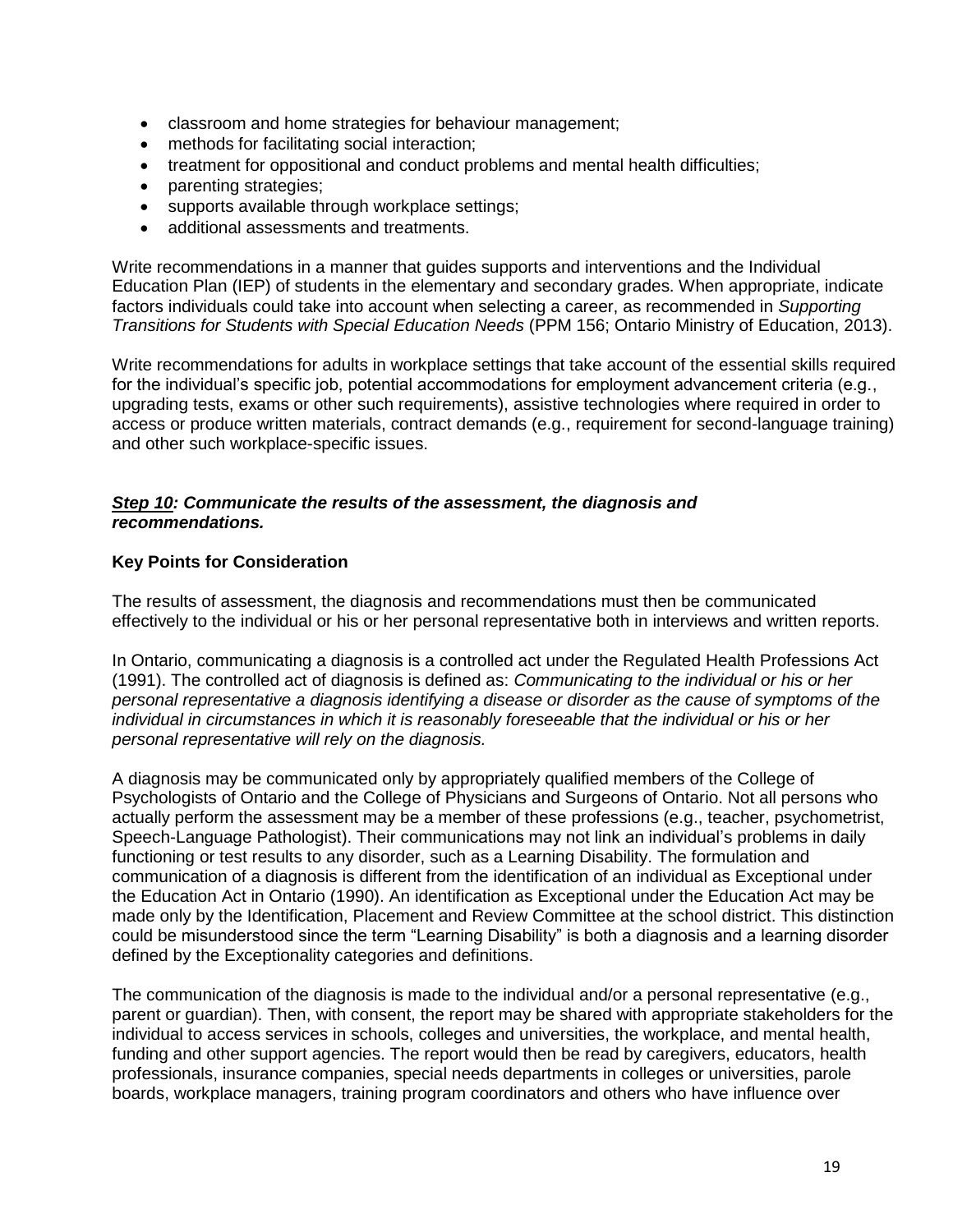access to a range of supports. Obtain informed consent prior to disclosing a diagnosis and assessment report to anyone other than the individual or the designated personal representative.

#### *When communicating assessment results in interviews:*

- Invite questions and comments and provide opportunities for input;
- Address the issues that the individual or family wants to know about;
- Use vocabulary that the listener will understand. Avoid technical or statistical terms (jargon);
- Keep explanations succinct and to the point, referring back to the questions that individuals and their families have and the concepts and situations they know;
- Discuss tasks that were used in the assessment if they will help with understanding;
- Use both verbal and visual representations of concepts, depending on the optimal modality for the client;
- Summarize key points that are relevant to what needs to be addressed following the assessment.
- Adjust communication to various cultural beliefs and expectations (see FAQ 3);
- When communicating through an interpreter, explain the results and diagnosis in language that is easily interpreted and understood.

*When communicating assessment results in reports:*

- Write a report that can be understood by a range of readers, including those with Learning Disabilities, and that addresses the information that the individual, the family, educators, and others reading the report will find helpful. Take into account levels of education and English or French language proficiency of individuals and their families.
- Incorporate information gleaned from individuals and their families at the face-to-face meeting into the report. Since they have lived with the Learning Disability, they provide important information that helps everyone make sense of the results.
- Organize the report by functional domain (e.g., evidence of academic impairment and developmental, health, educational, or contextual factors that are risk factors for LD; academic achievement; abilities essential for thinking and reasoning; psychological processes; social, emotional and behavioural functioning) integrating information from observations, interviews, and test performance. The domains should be consistent with the referral questions and could be phrased as questions in headings, with answers following. This description of strengths and needs should be followed by recommendations for remediation, compensation, modification, and accommodation in home, educational, workplace and other settings and when appropriate, recommendations for treatment.
- Include a summary with the diagnostic formulation in accordance with the five criteria for a Learning Disability diagnosis in the consensus statement.
- As the majority of potential readers are not statisticians or other psychologists, resist reporting every test score, statistical significance, standard error of measurement, etc. A report that states the test results in words, charts, tables and numbers may overwhelm most readers. Attach technical details in a table of test results that includes standard scores, ranges and/or percentile scores, and perhaps a one-line description of tests for more interested readers.
- Write a brief conclusion that is easy for the individual and others reading the report to understand and remember (see Wiener & Costaris, 2012 for review of research).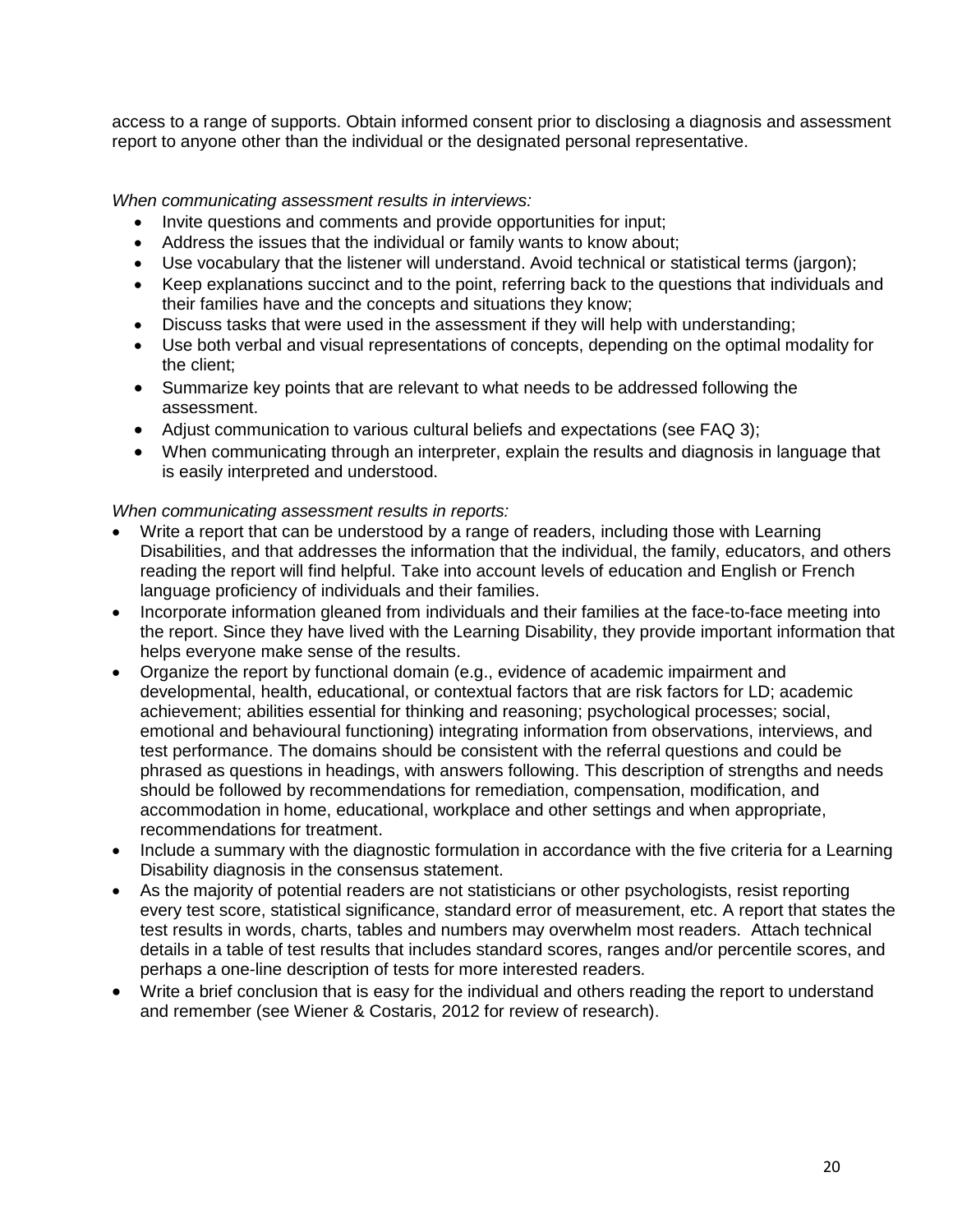## **Frequently Asked Questions (FAQ)**

## **Index of Questions**

- 1. Why has the ability-achievement discrepancy criterion for diagnosis of LD been discredited?
- 2. Is there an optimal age to first screen for and diagnose LD?
- 3. What adaptations are required for assessments of culturally and linguistically diverse (CLD) individuals experiencing learning difficulties?
- 4. What is the position of the College of Psychologists of Ontario with regard to this approach to assessment and diagnosis of LD? Are we not obliged to follow DSM-5?
- 5. What issues should be considered when diagnosing LD in individuals with very superior intellectual ability?

\_\_\_\_\_\_\_\_\_\_\_\_\_\_\_\_\_\_\_\_\_\_\_\_\_\_\_\_\_\_\_\_\_\_\_\_\_\_\_\_\_\_\_\_\_\_\_\_\_\_\_\_\_\_\_\_\_\_\_\_\_\_\_\_\_\_\_\_\_\_

## **1. Why has the ability-achievement discrepancy criterion for diagnosis of LD been discredited?**

Discrepancy between ability as measured on IQ tests and achievement has often been used by psychologists as the main criterion in the diagnosis of a Learning Disability. However, the problems with this criterion have been the subject of considerable research which has been summarized in several reviews of the literature (e.g. Cotton et al., 2005; Dennis et al., 2009; Fletcher et al., 2013; Harrison & Holmes, 2012; Tannock, 2013). As reported in these reviews, the ability-achievement discrepancy criterion has been discredited and is not consistent with best practices for the following reasons:

- Due to the normal variability in test scores in typically developing children and adults, individuals with an ability-achievement discrepancy often score in the average or above average range on all areas of achievement (Binder et al., 2009; Brooks et al., 2009; Brooks, 2011; Fletcher et al., 2005).
- There are serious psychometric problems, including measurement error, regression to the mean, and low classification stability (Cotton et al., 2005). For example, more than 30% of students with a significant ability-achievement discrepancy in Grade 3 no longer showed this discrepancy in Grade 5 (Francis et al., 2005);
- Meta-analyses have shown that individuals with significant ability-achievement discrepancies tend to have higher scores on those verbal and nonverbal tasks that are typically measured on IQ tests than do those individuals who do not have such a discrepancy. There are, however, no significant differences in reading, phonological processing, academic achievement, internalizing behaviour, and externalizing behaviour between poor readers with and without an ability-achievement discrepancy (Hoskyn & Swanson, 2000; Stuebing et al., 2012);
- Ability-achievement discrepancy is not a strong predictor of impairment (B. J. Lovett et al., 2009; Sparks & B. J. Lovett, 2009);
- There are no differences in prognosis for improvement in reading skills between individuals with or without a significant ability-achievement discrepancy (Share et al., 1989; Flowers et al., 2001; Vellutino et al., 2000);
- There are no differences between individuals with or without an ability-achievement discrepancy on functional MRI (Tanaka et al., 2011);
- Twin studies examining heritability of ability-achievement discrepancy are inconclusive (Pennington et al. 1992; Wadsworth et al. 2000).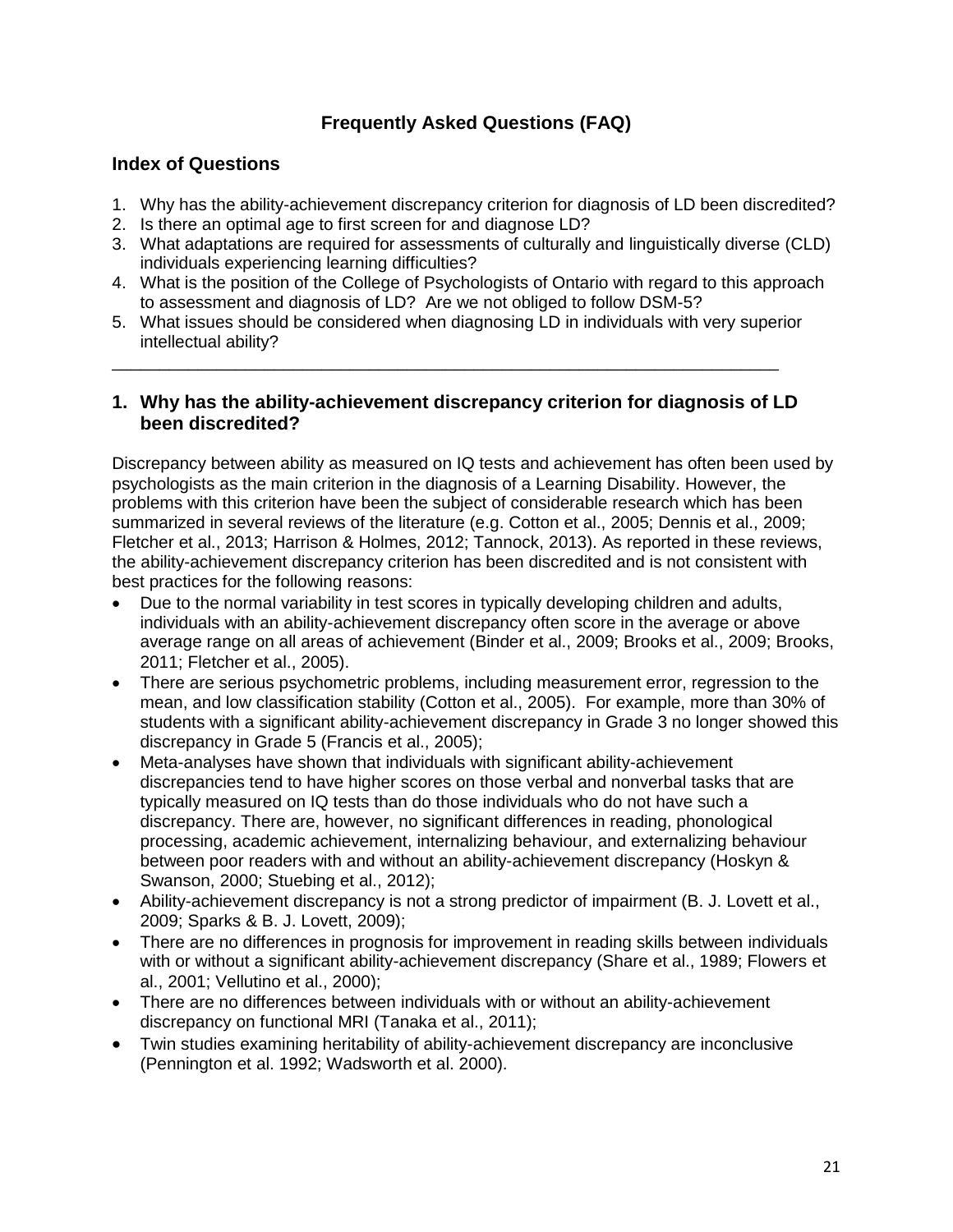## **2. Is there an optimal age to first screen for and diagnose LD?**

The age at which to first assess a child depends predominantly on the purpose of the assessment. Is it to screen for the risk of LD or to diagnose LD? Historically, assessments for considering diagnoses of LD were discouraged until grades three or four. Delaying would account for developmental and environmental variability in the early years, as well as for the lack of tools available to assess young children (see review by Vaughn & Fuchs, 2003). The practice of postponing assessments was also influenced by the now highly-discredited ability-achievement discrepancy criteria, and the reality that children had to be a certain age for such discrepancies to be documented (e.g. Francis et al., 2005; Stuebing et al., 2002). With advances in test construction, knowledge of early risk factors associated with LD, and expertise among clinicians in evaluating young children effectively, there have been many gains in our ability to assess neurocognitive development and learning during the early academic years (Baron & Anderson, 2012). While risk factors may be identified at earlier stages of development, once a child is receiving formal schooling, academic difficulties can be reliably assessed and diagnosis of LD may be considered.

Earlier assessment need not involve complex psychoeducational testing such as administration of IQ tests. It does involve effective screening of all children in kindergarten and grade one for early identification and to optimize access to early intervention (Fletcher & Vaughn, 2009; Vaughn & Fuchs, 2003). Those determined to be at risk, based on low early literacy (e.g., phonemic processing) and numeracy skills, are then provided with evidenced-based intervention in kindergarten and the early grades. Interventions are delivered in the regular classroom or in small groups. Many early intervention programs have well-documented success in kindergarten and the early grades, with a substantial reduction in the number of children later requiring long-term special education (Foorman & Al Otaiba, 2009; Lovett et al., 2000). Further, Lovett and her colleagues recently showed that reading intervention was best when implemented in grade one or two, compared to grade three. In addition, children with intervention during grade one continued to develop reading skills in later years at a faster rate relative to children who had intervention in grade two or three (Lovett et al., 2017).

However, some children will not benefit from such early intervention. They may require more intensive, systematic instruction, as well as compensatory learning strategies and accommodations. These children will require comprehensive psychoeducational assessment to inform the specific compensatory strategies and accommodations that are needed. The diagnosis of LD is reserved for children whose reading or other academic problems are severe and seemingly intractable following early intervention efforts in grade one or two (Lyon et al., 2001). However, if a child is struggling academically and has gone unidentified or unsupported during grade one, assessment to indicate the nature of difficulties to guide intervention is essential to emphasize and advocate for the child's needs. Waiting until the end of grade two misses an evidence-based window of opportunity for intervention and may reduce the effectiveness of future interventions.

There are also populations of children at disproportionate risk for learning challenges, such as children with early symptoms or diagnosis of ADHD, language disorders, or Autism Spectrum Disorder. They will benefit from early psychological assessments to inform academic and psychosocial intervention. Children with complex medical conditions (e.g. extreme prematurity, congenital heart disease), early brain injury (e.g. neonatal stroke, brain tumor, traumatic brain injury) or conditions such as epilepsy, all with well-documented learning comorbidities, will also benefit from early assessment with a focus on contributing to school-based support (Baron & Anderson, 2012).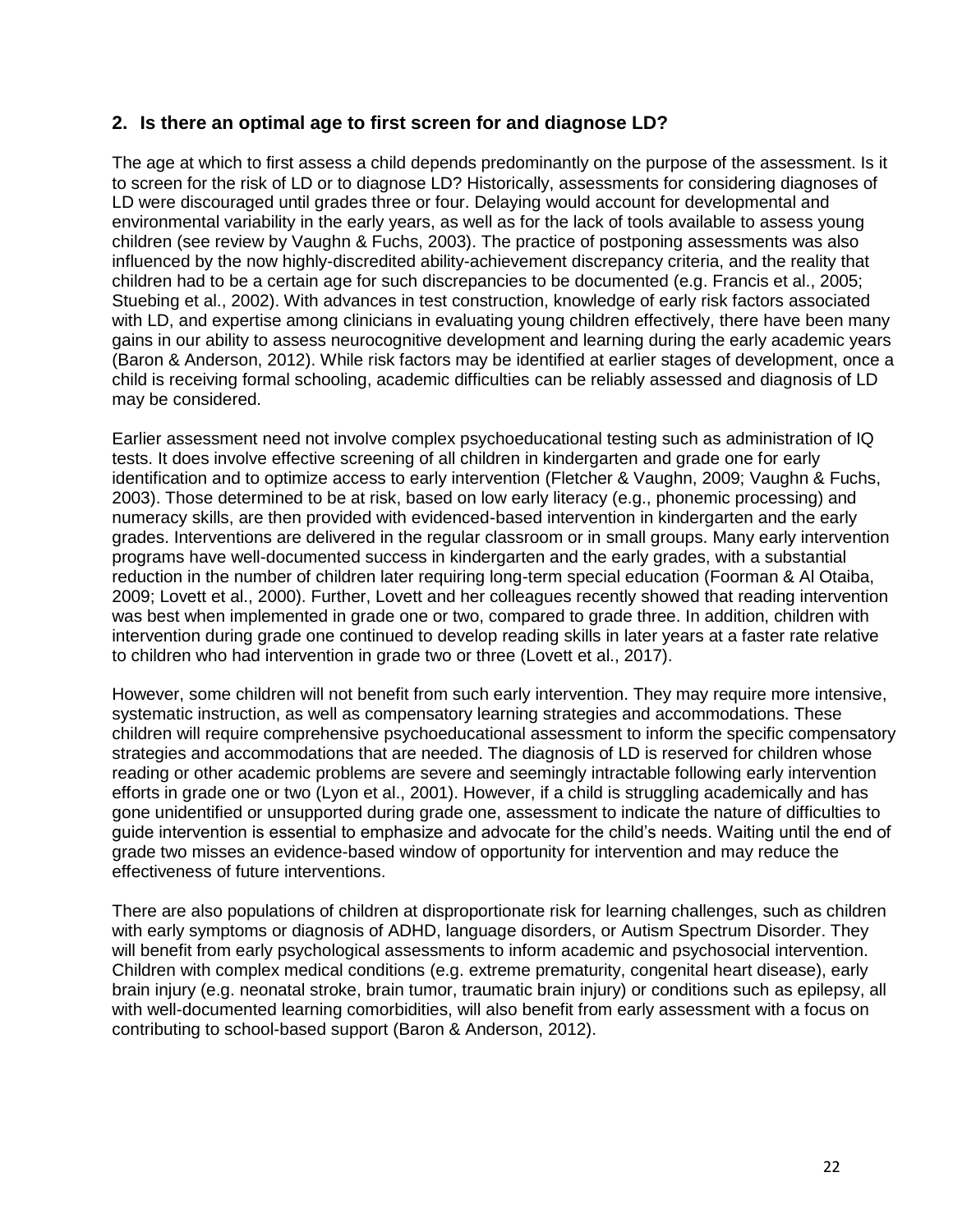## **3. What adaptations are required for assessments of Culturally and Linguistically Diverse (CLD) individuals experiencing learning difficulties?**

More than 25% of Ontario residents are first or second-generation immigrants or refugees, or identify as Indigenous (Statistics Canada, 2016). It is therefore important for Ontario psychologists to have the knowledge and skills required to conduct assessments with CLD individuals and to differentiate LD from language and cultural differences.

The response to this FAQ is in four parts: Cognitive, language and literacy skills; adapting to cultural and immigration factors; social, emotional and behavioural assessment; and specific considerations for individuals who identify as Indigenous. Geva and Wiener (2015) provide the rationale (including research conducted in Ontario) for the strategies described below.

### *Cognitive, Language, Literacy, and Math Skills:*

Research on the development of language and literacy skills of First (L1) and Second (L2) Language Learners shows that L2 students who enter Ontario schools in the primary grades quickly develop word level reading skills, the cognitive processes underlying their word level reading are the same as L1 learners, oral language skills and reading comprehension typically do not reach the level of L1 learners six years post-immigration, and non-word repetition abilities predict oral language acquisition. IQ tests, including nonverbal tests, have high cultural and linguistic loading (Cormier et al. 2016; Geva & Wiener, 2015).

The following are implications of this research for assessment of CLD children and youth:

- Consider a diagnosis of LD in L2 individuals who have had two or more years of English or French reading instruction and have below average word-level reading and spelling skills.
- Examine the types of errors that individuals make on language and reading comprehension tests. Consider positive transfer (e.g., they may use words that are similar in their L1 to understand the L2), and negative transfer (they may apply grammatical structures that are correct in their L1 to their L2 when that is not appropriate).
- Compare the functioning of the individual with siblings or peers from the same context.
- Assess in the individual's first language when appropriate.
- Assess cognitive processes (phonological processing, RAN, and non-word repetition).
- Consider that if phonological processing scores are below average even after explicit instruction for one or more years in English or French, that this may represent a Learning Disability, rather than being due to ELL status alone.
- Determine whether errors are associated with instruction that differs from what is commonly taught in Canada (e.g., different symbols, terminology and procedures in math, inadequate knowledge of symbols and metaphors used by native speakers of English or French).
- Supplement standardized cognitive and achievement tests with response to intervention and dynamic assessment strategies.
- Carefully consider whether it is necessary to administer an IQ test and the timing of administration. Use a nonverbal test when appropriate and ensure that the individual understands the directions on nonverbal tasks.
- Use clinical judgment when interpreting scores, considering the verbal and cultural loading of the test and subtests, and examine scores on component scales and subtests for indications of average ability.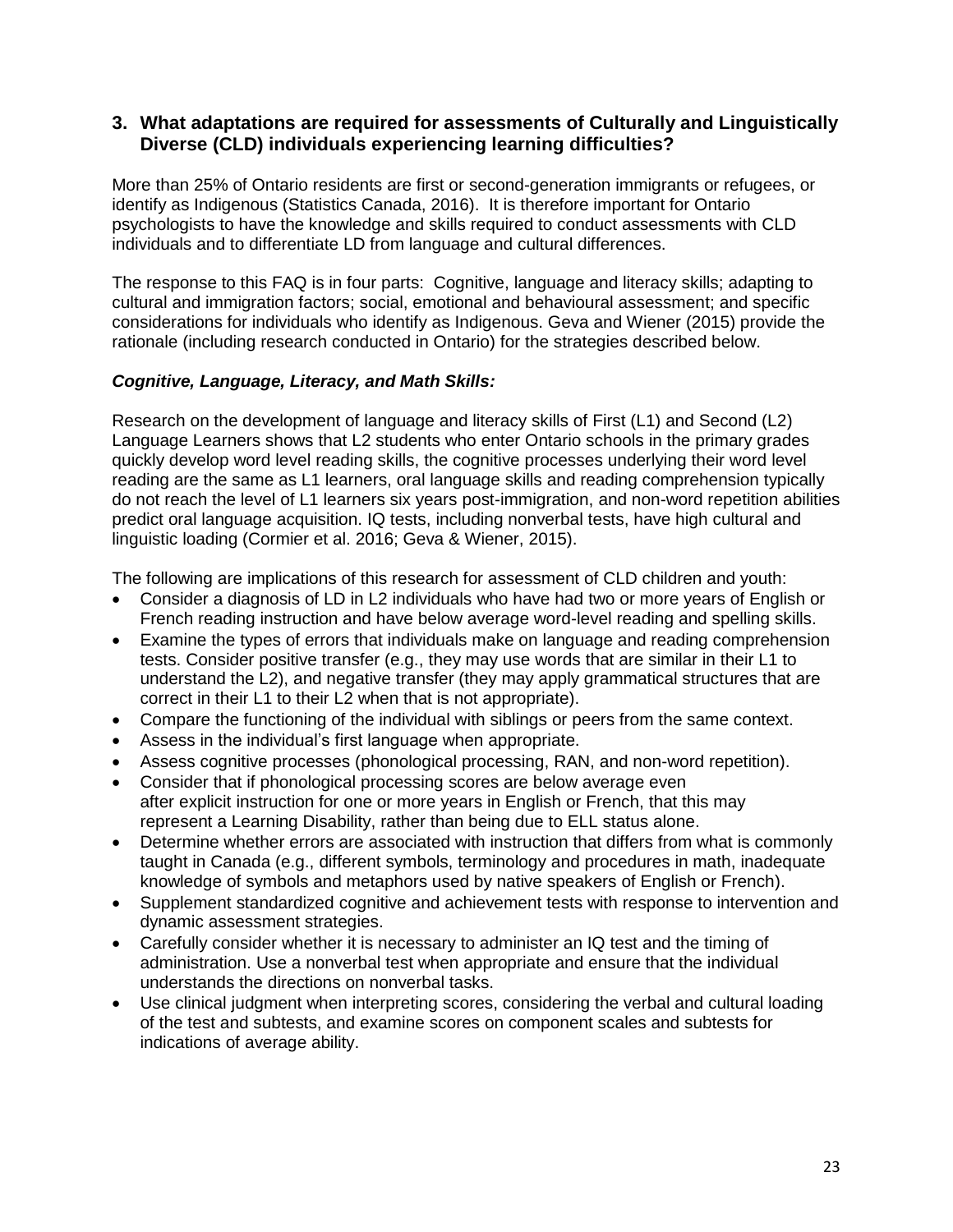### *Adapting to Cultural and Immigration Factors:*

Immigrants to Canada tend to have higher education levels than the Canadian population at large. Although most are resilient in spite of the stresses of adapting to a new language and culture, some struggle to adapt. Some immigrants may have assimilated into the dominant Canadian culture or may have integrated Canadian culture with their own culture, whereas others may not have adopted Canadian cultural norms even after several years. The following strategies are recommended for individuals and families who have struggled to learn English or French or have not adapted to Canadian culture.

#### *Understanding the Family Context*

- Learn about community history and current political and social issues.
- Think carefully about who the best informant might be.
- Spend time to create trust confidentiality may be very important due to a heightened perception of stigma. Follow the lead of the individual and family members.
- Ask about immigration and language history, social supports in Canada, communication with family in the home country, and if relevant, experiences with violence that might have induced trauma.
- Some CLD individuals may give indirect or fragmented responses to questions about developmental, health, education and family history because in their culture they use narrative to communicate. Listen to and analyze their narrative.
- Select and prepare interpreters carefully and ask for their help with cultural interpretation.

#### *Communicating the results of assessments*

- Establish the individual and family's capacity for understanding the assessment results and adjust communication to that level.
- Because individuals may not have encountered the concept of LD or other mental health issues, and attribute their learning difficulties or those of their children to insufficient effort or an inadequate school system, strive to understand their attitudes and attributions for the learning difficulties. Explain LD and refer them to information written in their own language if possible.
- Use visuals and graphics to explain concepts.
- Provide a simple report summarizing strengths, weaknesses, and recommendations. Have the simple report translated into the L1 if possible.
- Access the services of an interpreter even when the individual or parents-caregivers have English or French basic communication skills.

#### *Social, Emotional and Behavioural Assessment*

Some of the typical ways psychologists assess social, emotional and behavioural functioning are problematic with many CLD individuals. Most standardized rating scales and diagnostic interviews have a high linguistic and cultural loading. CLD individuals may interpret items differently (e.g., in a culture where obedience is highly valued, normative levels of noncompliance might be seen as deviant). The following strategies are recommended:

- Use multiple sources (self- report, family- report, and teacher report) and methods (observations, interviewing, formal objective rating scales, and informal projective tests such as drawings and sentence completions).
- Use standardized rating scales written in the individual's or parent's L1 (e.g., The *Strengths and Difficulties Questionnaire* has been translated into 86 languages; Goodman, 2001; http://www.sdqinfo.com/).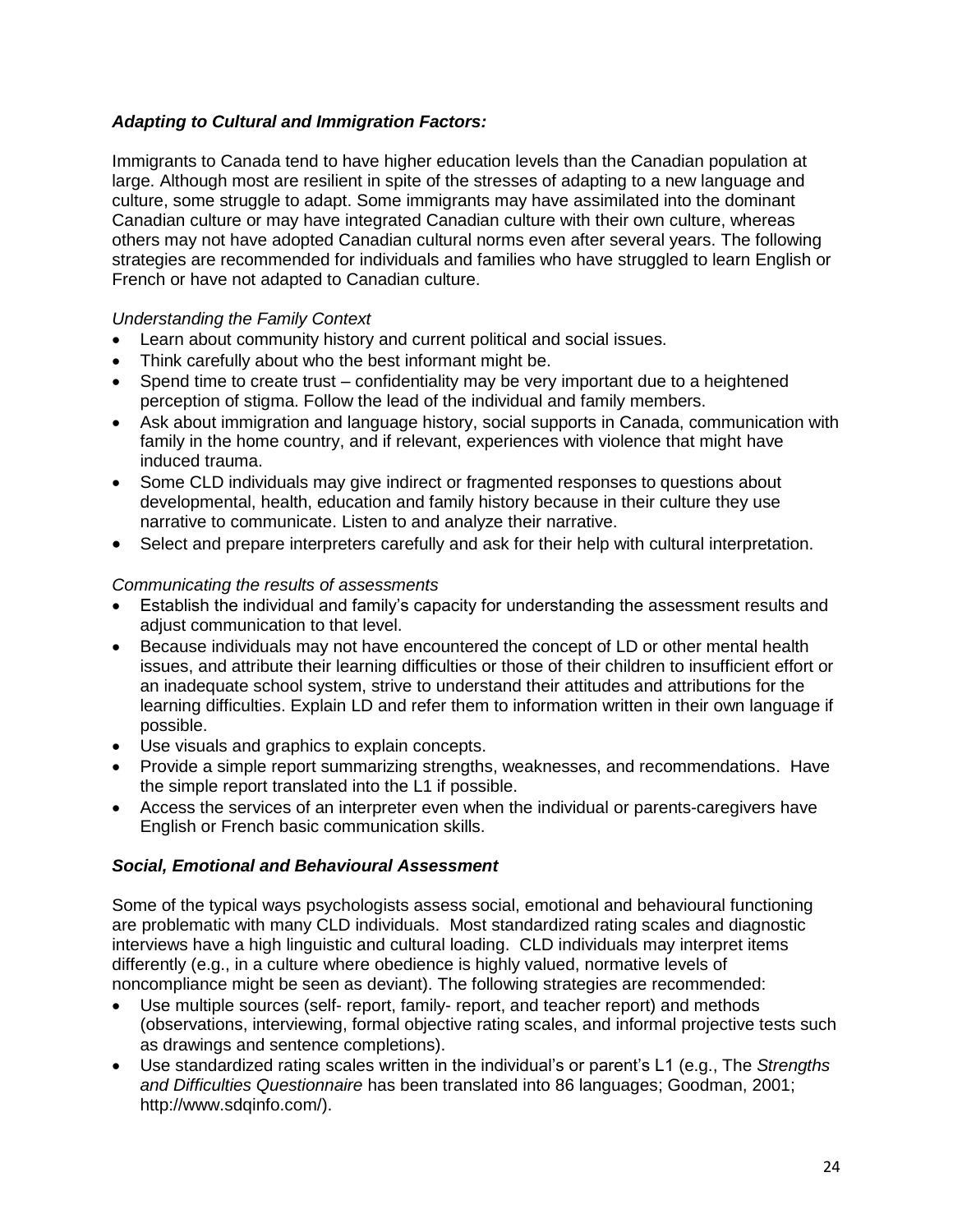- Consider acculturation effects.
- Analyze narratives provided by the individual and family members.
- Be sensitive to signs of anxiety, depression, PTSD, and other disorders that are associated with loneliness, trauma, and immigration struggles.

#### *Specific Considerations for Individuals who Identify as Indigenous*

There are three key issues that suggest that psychologists should adopt a critical perspective regarding assessment of individuals who identify as Indigenous.

- The educational attainment of Indigenous children and adults is lower than the Canadian population at large. Indigenous youth, however, are more likely to complete secondary and postsecondary education than their parents (Statistics Canada, 2011). Although there is considerable variability, with Indigenous children in urban settings and some rural communities having educational attainment and achievement levels similar to the Ontario population, in some remote northern Ontario communities, the high school graduation rates are low and the mean score of children on standardized language and literacy tests is approximately one standard deviation below the mean of the normative population (Cunningham, 2018). Possible reasons include test bias, federal schools on reserves having lower per-pupil funding than Ontario schools resulting in frequent teacher turn-over and inadequate and interrupted instruction, trauma and intergenerational trauma due to the history of oppression and cultural genocide, and mental health difficulties that are typically untreated because of inadequate resources.
- As many Indigenous children were taken from their families for adoption by non-Indigenous families, a practice that continued for many years (60's scoop), parents may be wary that psychologists may take their children away.
- Many Indigenous individuals do not ascribe to the medical model of assessment and diagnosis (e.g., Kirmayer, et al. 2011; Kirmayer et al. 2014).

For the most part, the adaptations for psychological assessments and diagnosis of LD for CLD individuals in general pertain to the Indigenous population. Due to the above issues, the following are some specific additional strategies that may be appropriate in some contexts:

- Developing trust with individuals and families may include developing trust with community leaders with specific reference to elders.
- Be clear that your role is to help individuals or their children with academic learning and mental health.
- Depending on the individual and the context, it may be very challenging to diagnose LD, and the diagnosis may not be required to provide intervention. Decide whether it would be useful to give a diagnosis, or whether the focus should be on describing the learning profile and providing recommendations for intervention.
- In some communities it might be more appropriate to emphasize language, literacy and numeracy development for all community members rather than diagnosing LD in individuals. When it is necessary to diagnose, a lower cut-off than an academic achievement standard score of 85 may be needed.

#### **4. What is the position of the College of Psychologists of Ontario with regard to this approach to assessment and diagnosis of LD? Are we not obliged to follow DSM-5?**

The College does not recommend or endorse specific approaches to assessment or diagnosis of LD. Members are, however, required to abide by those standards of practice that apply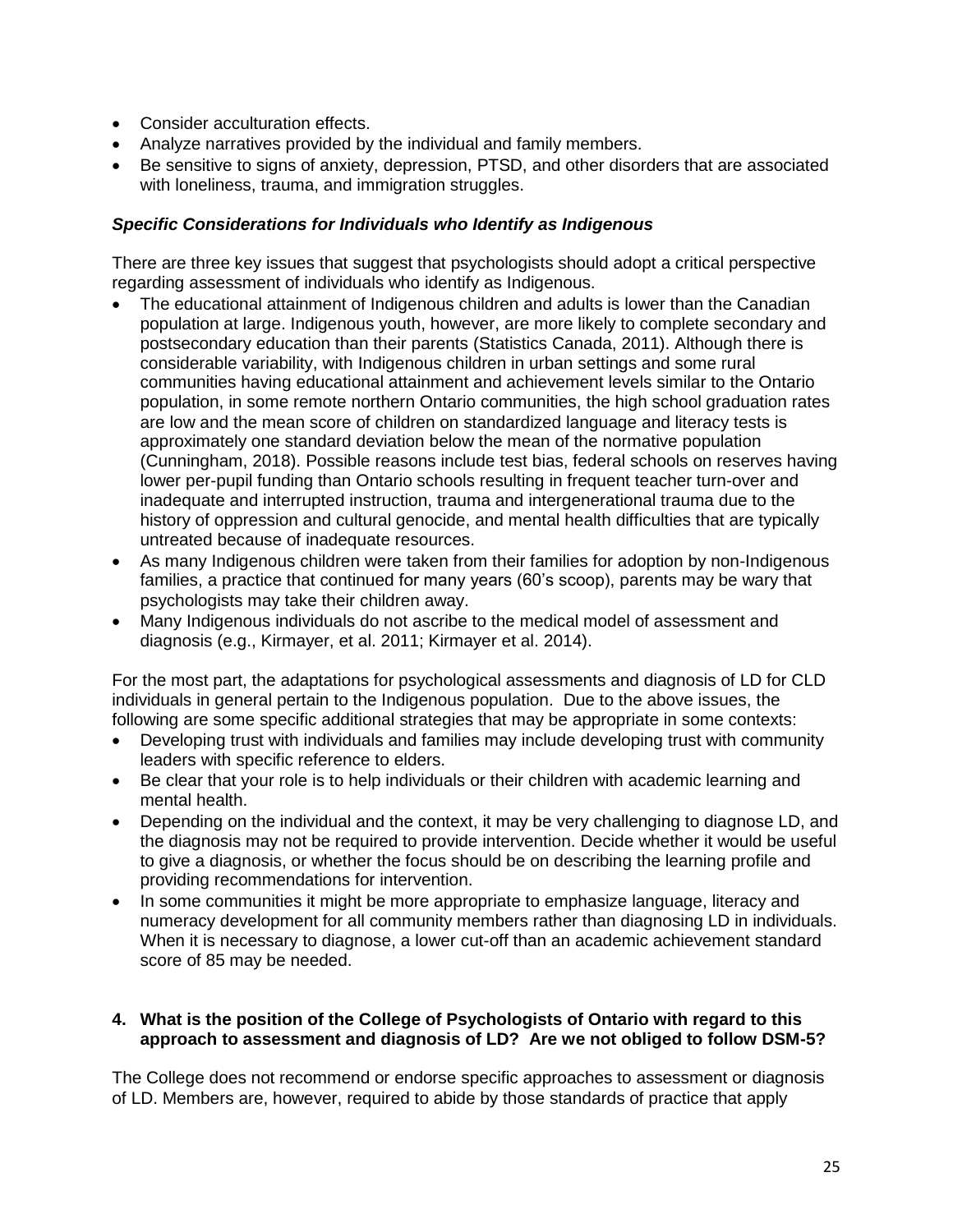directly to the approach outlined in this current document. Specifically, Section 10 of the College of Psychologists of Ontario's *Standards of Professional Conduct (2017)* focuses on Assessment and Intervention. While the whole section is important, the following three subsections are particularly relevant in the context of LD.

## • **10.3 Rendering Opinions**

*A member must render only those professional opinions that are based on current, reliable, adequate, and appropriate information.*

This speaks to the need to utilize up-to-date, valid and reliable assessment instruments and techniques that provide appropriate data to support the various criteria leading to a diagnosis.

### • **10.4 Identification of Limits of Certainty**

*A member must identify limits to the certainty with which diagnoses, opinions, or predictions can be made about individuals or groups.*

It is important to remember that the vast majority of recipients of an oral and written feedback do not have a background in statistics. While it is sometimes appropriate to provide standard error of measurement or similar data in a table of results, it is not necessary to go into detail in the body of a discussion or report. Rather, it is important to be able to justify the conclusions drawn from the data with a degree of confidence that is based on the statistical level of certainty.

## • **10.6 Clarity of Communication**

*A member must make best efforts to present information in a manner that is likely to be understood by the client.*

This issue is dealt with at length in Step 10.

It is, of course, necessary for psychology practitioners to ensure that they are practising within their declared areas(s) of competence and with given populations of clients. Competence in Assessment and Diagnosis is required in order to become registered within the Province of Ontario. Within that competence, there is still a need to be familiar with the body of knowledge, skills and assessment instruments that underpin the ability to assess and diagnose LD, along with an understanding of the types of evidence-based interventions that can address them.

The approach to assessment and diagnosis outlined in this document does not contradict DSM-5. Rather, it incorporates and goes beyond the four essential features to gather information on various information processing areas that have been directly linked to LD, which can guide more focused interventions based on an individual's pattern of specific strengths and weaknesses.

#### **5. What issues should be considered when diagnosing LD in individuals with very superior intellectual ability?**

There is considerable evidence that individuals with well above average intelligence often have areas of strengths and weaknesses in major areas of academic functioning and psychological processing (Maddocks, in press). For example, Maddocks found that very high proportions of individuals with an IQ ≥ 130 would be diagnosed as LD if only ability-achievement discrepancy criteria are used, without consideration of academic impairment. Using criteria A and B in the Consensus Statement is supported, however, indicating that LD should only be diagnosed in the presence of a history of academic difficulties and below average academic achievement. Furthermore, discrepancies among processing abilities, while important, often reflect normal variability (Flanagan & Alfonso, 2011).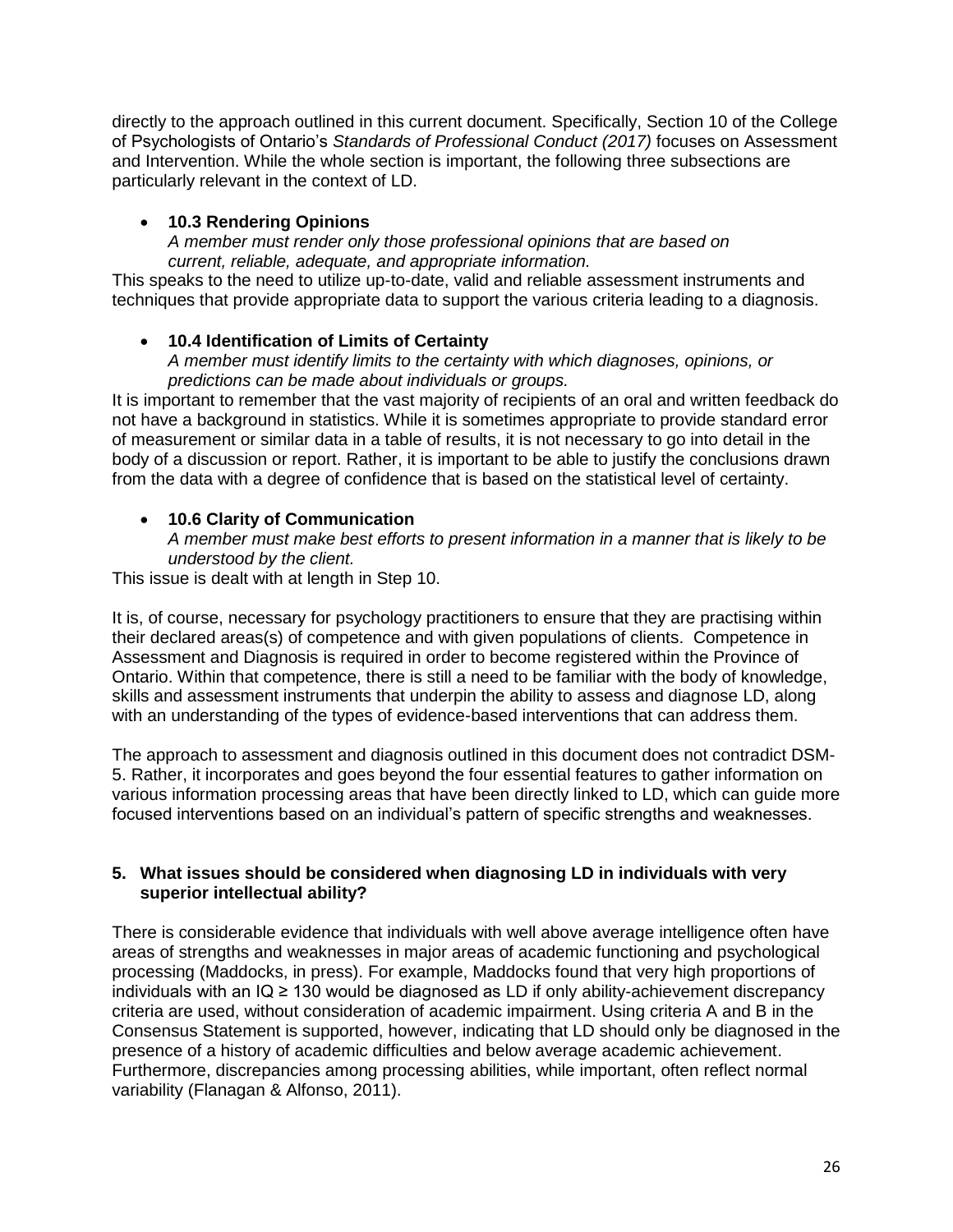#### **References**

- American Psychiatric Association. (2013). *Diagnostic and statistical manual of mental disorders* (5<sup>th</sup> ed.). Washington, DC: Author.
- Ashkenazi, S., Black, J. M., Abrams, D. A., Hoeft, F., & Menon, V. (2013). Neurobiological underpinnings of math and reading learning disabilities. *Journal of Learning Disabilities, 46*(6), 549-569.
- Assessment and Resource Centres of Ontario. (2014). *Gauging effort in PSE students undergoing psychoeducational assessment: Guidelines from the Assessment and Resource Centres of Ontario (ARCs).* Available from the Northern Ontario Assessment and Resource Centre (NOARC) and the Regional Assessment and Resource Centre (RARC). <http://www.noarc-cerno.ca/> or [https://www.queensu.ca/rarc/home.](https://www.queensu.ca/rarc/home) (Use the Contact Us link to obtain document.)
- Barkley, R. A. (2015) Comorbid Psychiatric Disorders and Psychological Maladjustment in Adults with ADHD. In R. A. Barkley (Ed.), *Attention-deficit hyperactivity disorder: A handbook for diagnosis and treatment* (4th ed., pp. 343-355)*.* New York, NY: Guilford Press.
- Baron, I. S., & Anderson, P. A. (2012). Neuropsychological Assessment of Preschoolers. *Neuropsychology Review, 22*, 311–312.
- Beal, A. L., Holdnack, J. A., Saklofske, D. H., & Weiss, L. J. (2016). Practical considerations in WISC-V interpretation and application. In L.J. Weiss, D.H. Saklofske, J.A. Holdnack, & A. Prifitera (Eds.) *WISC-V assessment and interpretation.* Boston: Academic Press.
- Binder, L. M., Iverson, G. L., & Brooks, B. L. (2009). To err is human: "Abnormal" neuropsychological scores and variability are common in healthy adults. *Archives of Clinical Neuropsychology, 24*(1), 31-46. doi: /10.1093/arclin/acn001
- Bronstein, I., & Montgomery, P. (2011). Psychological distress in refugee children: A systematic review. *Clinical Child and Family Psychology Review, 14*, 44-56.
- Brooks, B. L. (2011). A study of low scores in Canadian children and adolescents on the Wechsler intelligence scale for children, fourth edition (WISC-IV). *Child Neuropsychology, 17*(3), 281-289. doi: /10.1080/09297049.2010.537255
- Brooks, B. L., Iverson, G. L., Sherman, E. M. S., & Holdnack, J. A. (2009). Healthy children and adolescents obtain some low scores across a battery of memory tests. *Journal of the International Neuropsychological Society, 15*(4), 613-617. doi: /10.1017/S1355617709090651
- College of Psychologists of Ontario (2017). *Standards of professional conduct*. Retrieved from http://www.cpo.on.ca/Standards\_of\_Professional\_Conduct.aspx.
- Cormier, D. C., Wang, K., & Kennedy, K. E. (2016). Linguistic demands of the oral directions for administering the WISC-IV and WISC-V. *Canadian Journal of School Psychology, 31*(4), 1-15.
- Cotton, S. M., Crewther, D. P., & Crewther, S. G. (2005). Measurement error: Implications for diagnosis and discrepancy models of developmental dyslexia. *Dyslexia: An International Journal of Research and Practice, 11*(3), 186-202.
- Cunningham, T. (2018). *Brief Psychoeducational Assessment: A Necessity for Supporting Northern Ontario Educators.* Montreal: Canadian Psychological Association.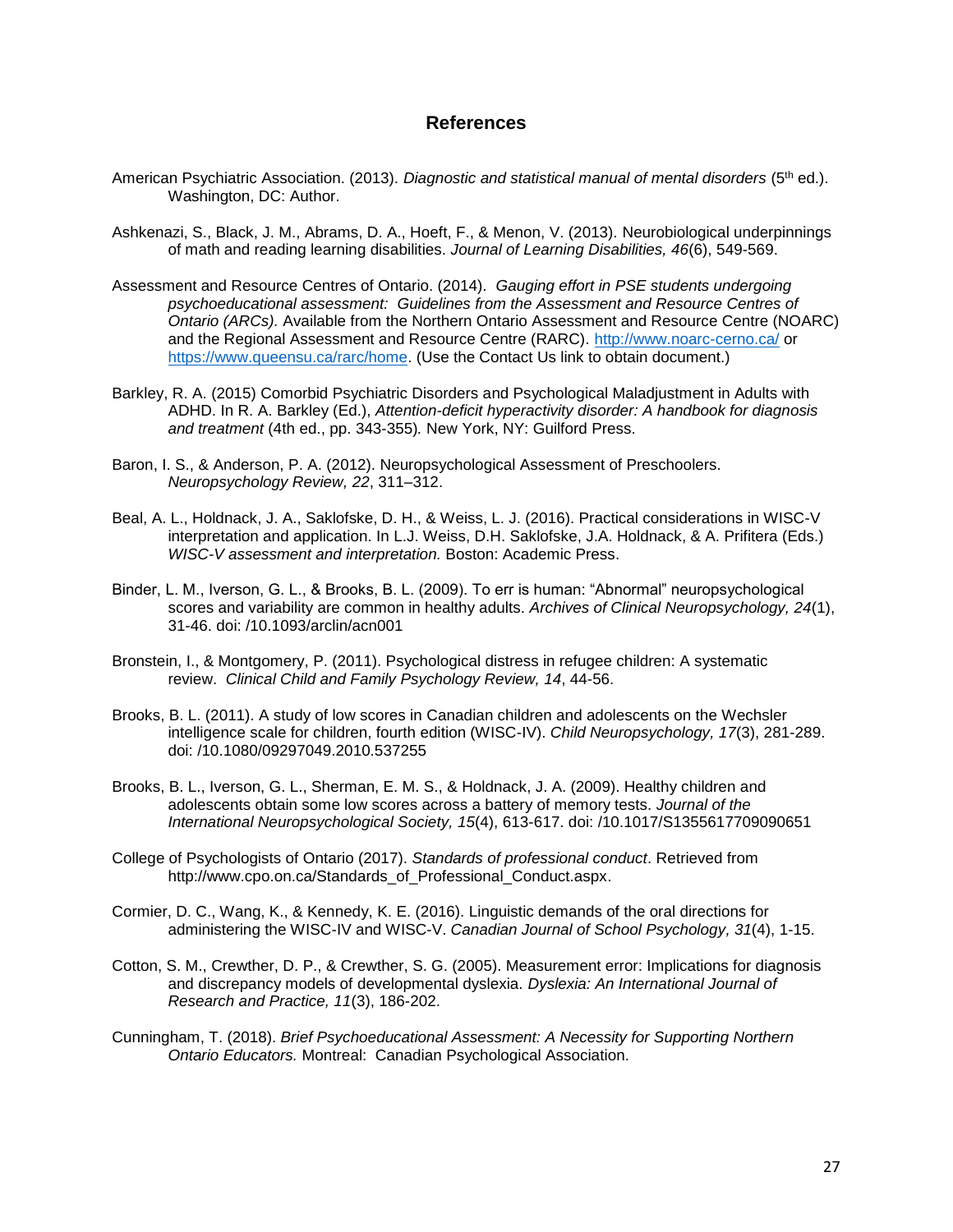- Dennis, M., Francis, D. J., Cirino, P. T., Schachar, R., Barnes, M. A., Fletcher, J. M. (2009). Why IQ is not a covariate in cognitive studies of neurodevelopmental disorders. *Journal of the International Neuropsychological Society, 15*, 331–343.
- DeRight, J., & Carone, D. A. (2013). Assessment of effort in children: A systematic review. *Child Neuropsychology, 21*(1), 1-24.
- Donders, J. (2005). Performance on the Test of Memory Malingering in a mixed pediatric sample. *Child Neuropsychology, 11*, 221-227
- Education Act, Revised Statutes of Ontario. (1990, c. E.2). Retrieved from the Ontario e-Laws website: https://www.ontario.ca/laws/statute/90e02.
- Ehntholt, K. A., & Yule, W. (2006). Practitioner review: Assessment and treatment of refugee children and adolescents who have experienced war-related trauma. *Journal of Child Psychology and Psychiatry, 47*(12), 1197-1210.
- Faust, D., Hart, K., Guilmette, T.J., & Arkes, H.R. (1988). Neuropsychologists' capacity to detect adolescent malingerers. *Professional Psychology: Research and Practice, 19*, 508-515.
- Flanagan, D. P. & Alfonso, V. C. (Eds.). (2011). *Essentials of specific learning disability identification.* Hoboken, NJ: John Wiley & Sons
- Fletcher, J. M., Denton, C., & Francis, D. J. (2005). Validity of alternative approaches for the identification of learning disabilities: Operationalizing unexpected underachievement. *Journal of Learning Disabilities, 38*(6), 545-552
- Fletcher, J.M., Stuebing, K.K., Morris, R.D., & Lyon, G.R. (2013). Classification and definition of learning disabilities: A hybrid model. In H. L. Swanson, K. R. Harris, & S. Graham (Eds.), *Handbook of learning disabilities* (2nd ed., pp. 33-50). New York, NY: Guilford.
- Fletcher, J. M., & Vaughn, S. (2009). Response to intervention: Preventing and remediating academic difficulties. *Child Development Perspectives, 3*(1), 30-37.
- Flowers, L., Meyer, M., Lovato, J., Wood, F., & Felton, R. (2001). Does third grade discrepancy status predict the course of reading development. *Annals of Dyslexia, 51*, 49-74.
- Foorman, B. R., & Al Otaiba, S. (2009). Reading remediation: State of the art. In K. Pugh & P. McCardle (Eds.), *How children learn to read: Current issues and new directions in the integration of cognition, neurobiology and genetics of reading and dyslexia research and practice* (pp. 257– 274). New York, NY: Psychology Press.
- Francis, D. J., Fletcher, J. M., Stuebing, K. K., Lyon, G. R., Shaywitz, B. A., & Shaywitz, S. E. (2005). Psychometric approaches to the identification of LD: IQ and achievement scores are not sufficient. *Journal of Learning Disabilities, 38*(2), 98-108.
- Geary, D. C. (2011). Consequences, characteristics, and causes of mathematical learning disabilities and persistent low achievement in mathematics. *Journal of Developmental and Behavioral Pediatrics, 32*(3), 250-263.
- Geary, D. C., Hoard, M. K., Nugent, L., & Bailey, D. H. (2012). Mathematical cognition deficits in children with learning disabilities and persistent low achievement: A five-year prospective study. *Journal of Educational Psychology, 104*(1), 206-223.
- Genesee, F., & Jared, D. (2008). Literacy development in early French immersion programs. *Canadian Psychology/Psychologie Canadienne, 49*(2), 140-147.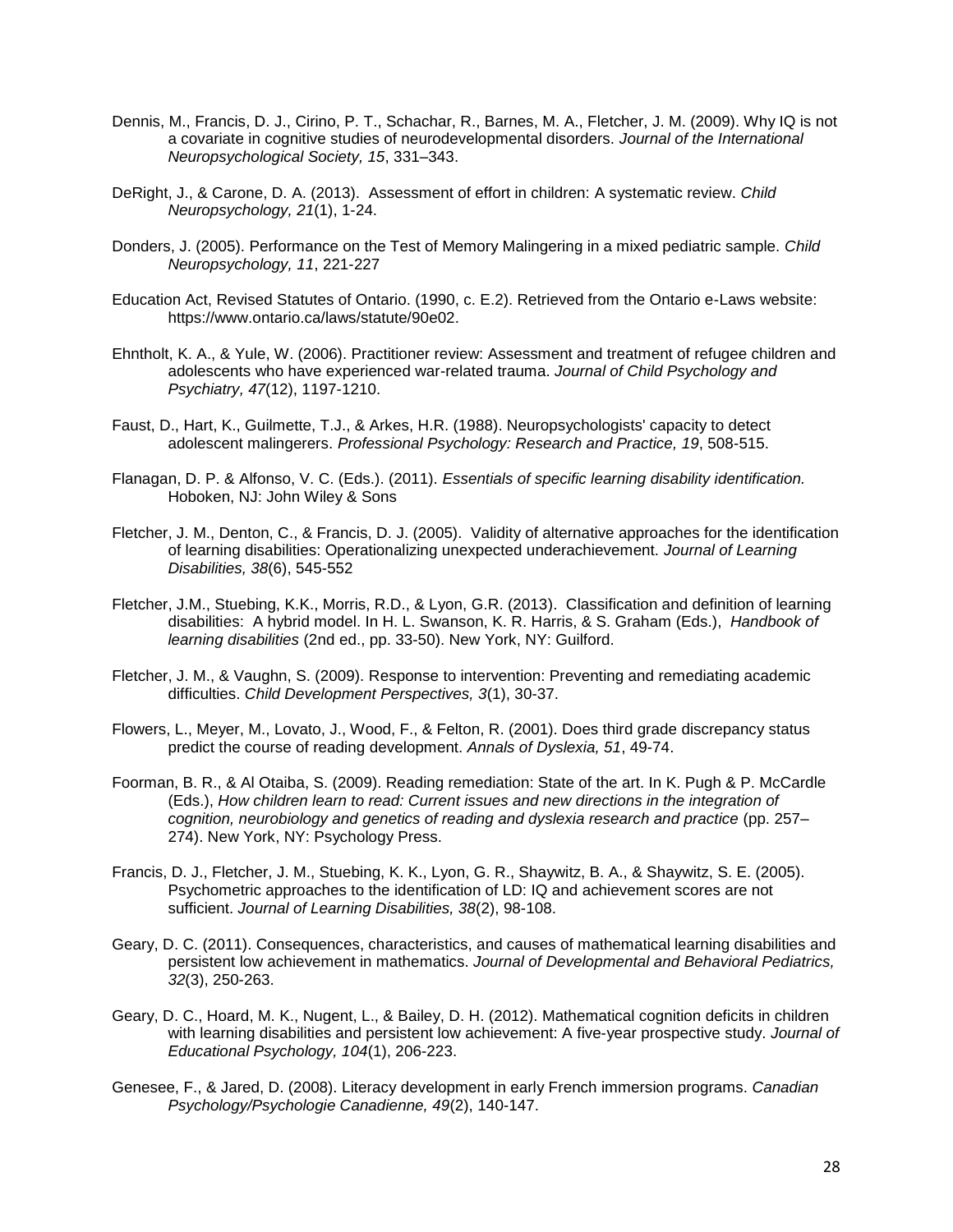- Geva, E., & Wiener, J. (2015). *Psychological assessment of culturally and linguistically diverse children and adolescents: A practitioner's guide.* New York, NY: Springer.
- Goodman, R. (2001). Psychometric properties of the Strengths and Difficulties Questionnaire. *Journal of the American Academy of Child & Adolescent Psychiatry*, *40*(511), 1337–1345.
- Harris, K. R., & Graham, S. (2013). "An adjective is a word hanging down from a noun": Learning to write and students with learning disabilities. *Annals of Dyslexia, 63*(1), 65-79.
- Harrison, A. G., & Holmes, A. (2012). Easier said than done: Operationalizing the diagnosis of learning disability for use at the postsecondary level in Canada. *Canadian Journal of School Psychology, 27*(1), 12-34.
- Hoskyn, M., & Swanson, H. L. (2000). Cognitive processing of low achievers and children with reading disabilities: A selective meta-analytic review of the published literature. *School Psychology Review, 29*(1), 102-119.
- Human Rights Code, Revised Statutes of Ontario. (1990, c. H.19). Retrieved from the Ontario e-Laws website: https://www.ontario.ca/laws/statute/90h19.
- Kilpatrick, D. (2015). *Essentials of assessing, preventing, and overcoming reading difficulties*. New York, NY: Wiley.
- Kirkwood, M. W., & Kirk, J. W. (2010). The base rate of suboptimal effort in a pediatric mild TBI sample: Performance on the Medical Symptom Validity Test. *Clinical Neuropsychologist*, *24*, 860 – 872.
- Kirmayer, L. J., Dandeneau, S., Marshall, E., Phillips, M. K., & Williamson, K. J. (2011). Rethinking resilience from Indigenous perspectives. *Canadian Journal of Psychiatry, 56*, 94-91.
- Kirmayer, L. J., Guzder, J., & Rosseau, C. (Eds.). (2014). *Cultural consultation: Encountering the other in mental health care*. New York, NY: Springer.
- Learning Disabilities Association of Ontario (2001). *Learning disabilities: A new definition*. Retrieved from www.ldao.ca/documents/Definition\_and\_Suporting%20Document\_2001.pdf.
- Lovett, B. J., Gordon, M., & Lewandowski, L. J. (2009). Measuring impairment in a legal context: Practical considerations in the evaluation of psychiatric and learning disabilities. In S. Goldstein & J. A. Naglieri (Eds.), *Assessing impairment: From theory to practice* (pp. 93-103). New York, NY: Springer.
- Lovett, M. W., Frijters, J. C., Wolf, M., Steinbach, K. A., Sevcik, R. A., & Morris, R. D. (2017). Early intervention for children at risk for reading disabilities: The impact of grade at intervention and individual differences on intervention outcomes. *Journal of Educational Psychology, 109*(7), 889- 914.
- Lovett, M. W., Lacerenza, L., & Borden, S. L. (2000). Putting struggling readers on the PHAST track: A program to integrate phonological and strategy-based remedial reading instruction and maximize outcomes. *Journal of Learning Disabilities, 33*, 458-476.
- Lyon, G. R., Fletcher, J. M., Shaywitz, S. E., Shaywitz, B. A., Torgesen, J. K., Wood, F. B., ... Olson, R. (2001). Rethinking learning disabilities. In C. E. Finn, Jr., R. A. J. Rotherham, & C. R. Hokanson Jr. (Eds.), *Rethinking special education for a new century* (pp. 259-287). Washington, DC: Thomas B. Fordham Foundation and Progressive Policy Institute.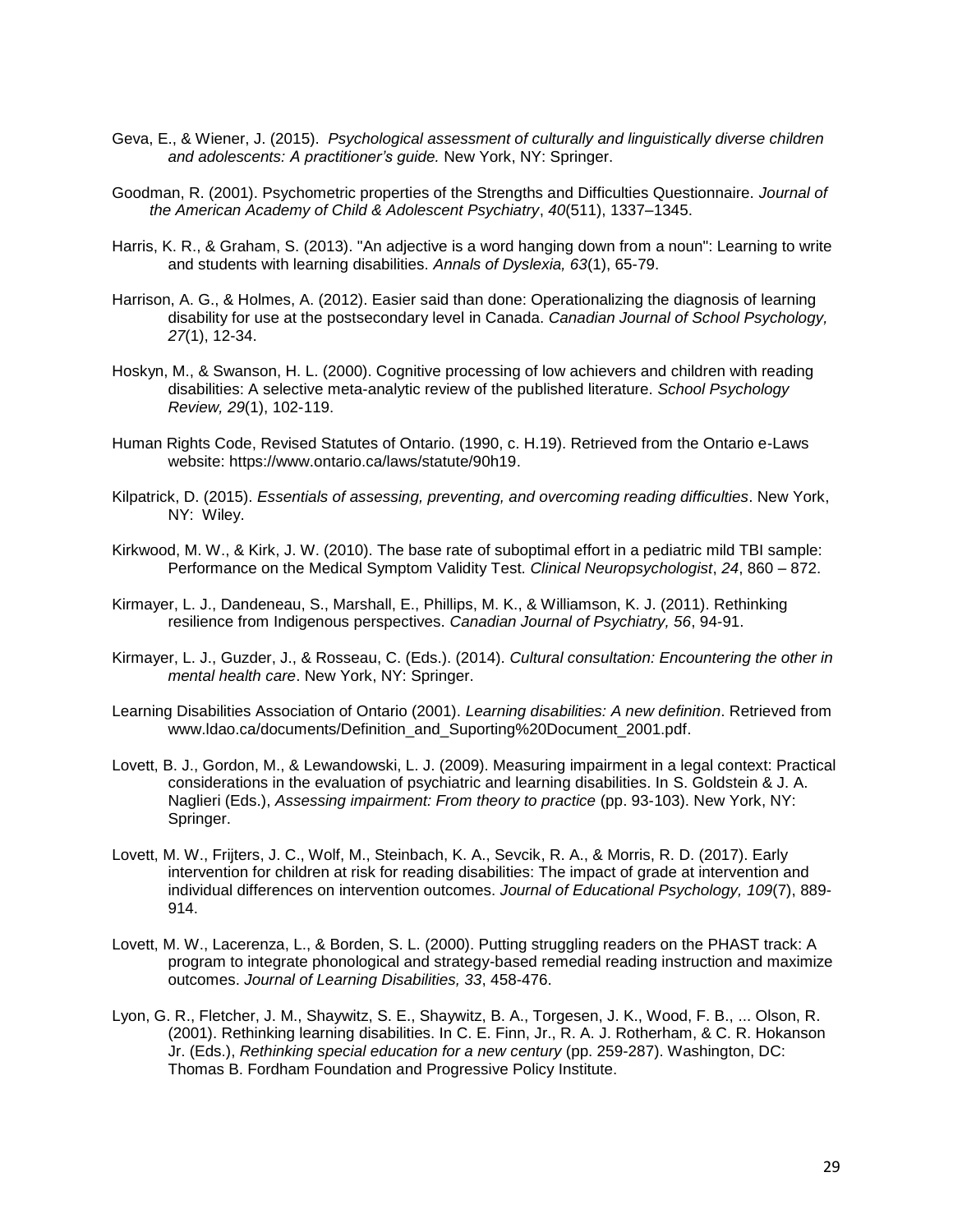- Maddocks, D. L. (in press). The identification of students who are gifted and have a learning disability: A comparison of different diagnostic criteria. *Gifted Child Quarterly.*
- McCain, M., & Mustard, J. F. (1999). *Early years study: Reversing the real brain drain*. Toronto, ON: Ontario Children's Secretariat.
- Meltzer, L., Katzir, T., Miller, L., Reddy, R., & Roditi, B. (2004). Academic self-perceptions, effort, and strategy use in students with learning disabilities: Changes over time. *Learning Disabilities Research & Practice, 19*(2), 99-108. doi10.1111/j.1540-5826.2004.00093.x
- Milligan, K., Phillips, M., & Morgan, A. (2015). Tailoring social competence interventions for children with learning disabilities. *Journal of Child and Family Studies, 25*, 856-869.
- Moustafa, A. A., Tindle, R., Ansari, Z., Doyle, M. J., Hewedi, D. H., & Eissa, A. (2017). Mathematics, anxiety, and the brain. *Reviews in the Neurosciences, 28*(4), 417-429.
- Ontario Ministry of Education (2013). *Policy/program memorandum No. 156: Supporting transitions for students with special education needs*. Retrieved from http://www.edu.gov.on.ca/extra/eng/ppm/ppm156.pdf
- Ontario Ministry of Education (2014). *Policy/program memorandum No. 8: Identification of and program planning for students with learning disabilities*. Retrieved from http://www.edu.gov.on.ca/extra/eng/ppm/ppm8.pdf
- Ozernov‐Palchik, O., Norton, E. S., Sideridis, G., Beach, S. D., Wolf, M., Gabrieli, J. D. E., & Gaab, N. (2017). Longitudinal stability of pre‐reading skill profiles of kindergarten children: Implications for early screening and theories of reading. *Developmental Science,* 20(5), 1-18.
- Pennington, B. F., Gilger, J. W., Olson, R. K., & DeFries, J. C. (1992). The external validity of age- versus IQ-discrepancy definitions of reading disability: Lessons from a twin study. *Journal of Learning Disabilities, 25*(9), 562-573.
- Petrill, S. A. (2013). Behavioral genetics, learning abilities, and disabilities. In H. L. Swanson, K. R. Harris, & S. Graham (Eds.), *Handbook of learning disabilities* (2nd ed., pp. 293-306). New York, NY: Guilford.
- Pliszka, S. R. (2015) Comorbid Psychiatric Disorders in Children with ADHD. In R. A. Barkley (Ed.), *Attention-deficit hyperactivity disorder: A handbook for diagnosis and treatment* (4th ed., pp. 140- 169). New York, NY: Guilford Press.
- Regulated Health Professions Act, Statues of Ontario. (1991, c. 18). Retrieved from the Ontario e-Laws website: https://www.ontario.ca/laws/statute/91r18.
- Sattler, J. (2008). *Assessment of Children: Cognitive Foundations (5th ed.).* San Diego: Jerome Sattler.
- Share, D. L., McGee, R., & Silva, P. A. (1989). IQ and reading progress: A test of the capacity notion of IQ. *Journal of the American Academy of Child & Adolescent Psychiatry, 28*(1), 97-100.
- Sparks, R. L., & Lovett, B. J. (2009). Objective criteria for classification of postsecondary students as learning disabled: Effects on prevalence rates and group characteristics. *Journal of Learning Disabilities, 42*(3), 230-239.
- Stanovich, K. E. (1986). Matthew effects in reading: Some consequences of individual differences in the acquisition of literacy*. Reading Research Quarterly, 21*, 360-407.